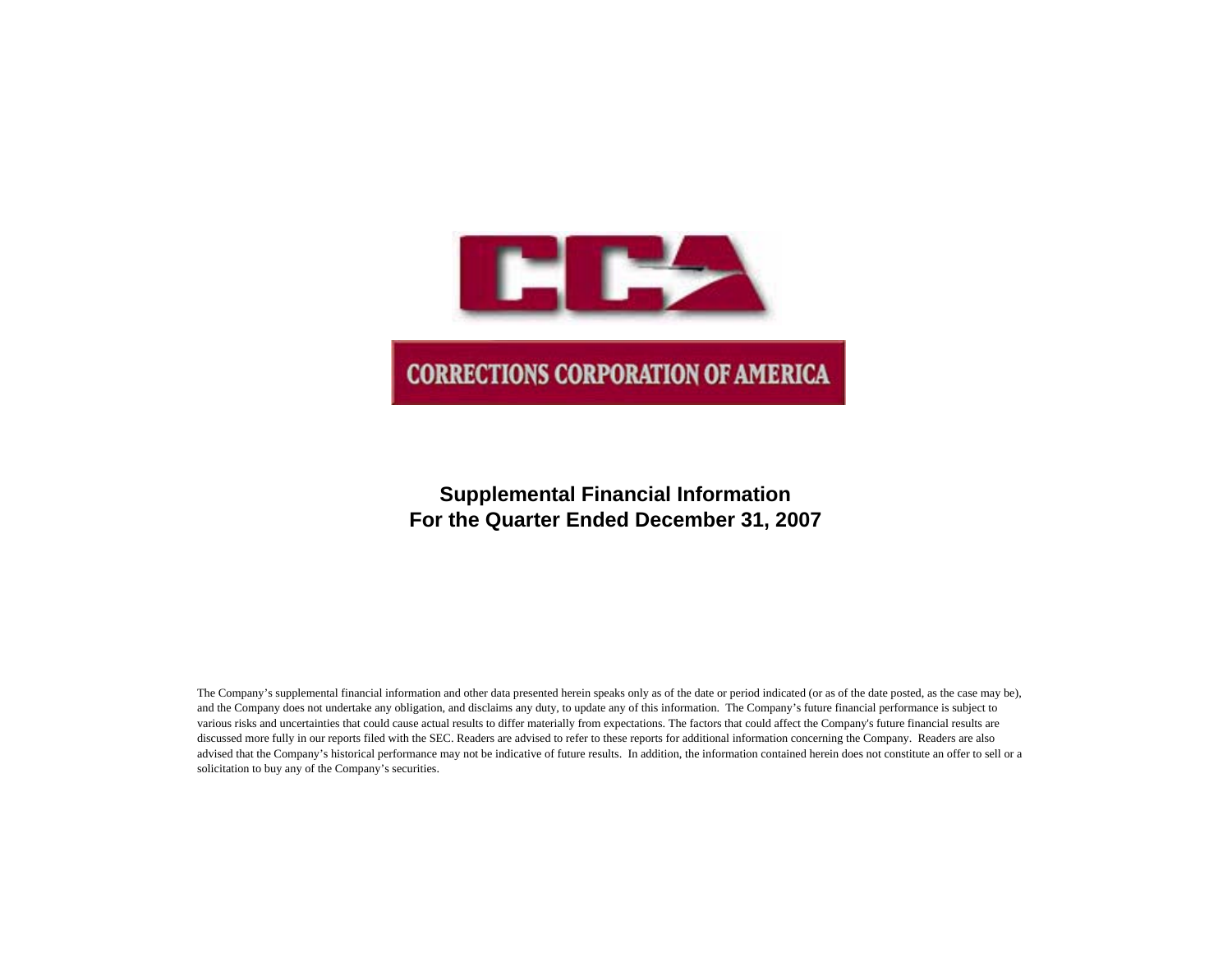# **CORRECTIONS CORPORATION OF AMERICA**

## **Supplemental Financial Information For the Quarter Ended December 31, 2007**

## **TABLE OF CONTENTS**

| Consolidated Balance Sheets <b>Consolidated</b> Balance Sheets <b>Consolidated</b> Balance Sheets <b>Consolidated</b> Balance Sheets <b>Consolidated</b> Balance Sheets <b>Consolidated</b> Balance Sheets <b>Consolidated</b> Balance Sheets <b>Consolidated</b> |  |
|-------------------------------------------------------------------------------------------------------------------------------------------------------------------------------------------------------------------------------------------------------------------|--|
| Consolidated Statements of Operations <b>CONSUMER 2</b>                                                                                                                                                                                                           |  |
| Reconciliation of Basic to Diluted Earnings Per Share <b>Constanting Strate</b> 5                                                                                                                                                                                 |  |
| Calculation of Adjusted Diluted Earnings Per Share <b>Calculation</b> 6                                                                                                                                                                                           |  |
| Selected Financial Information <b>Constanting Constanting Constanting Constanting Constanting Constanting Constanting Constanting Constanting Constanting Constanting Constanting Constanting Constanting Constanting Constantin</b>                              |  |
| Analysis of Outstanding Debt 2014 10                                                                                                                                                                                                                              |  |
| Selected Operating Ratios <b>Executive Contract Contract Contract Contract Contract Contract Contract Contract Contract Contract Contract Contract Contract Contract Contract Contract Contract Contract Contract Contract Contr</b>                              |  |
| Facility Portfolio 22                                                                                                                                                                                                                                             |  |
| Diversification of Revenue 28                                                                                                                                                                                                                                     |  |
| Research Coverage / Credit Ratings <b>Construction Coverage / Credit Ratings</b> 19                                                                                                                                                                               |  |

John D. Ferguson, President and CEO Todd J Mullenger, Chief Financial Officer 10 Burton Hills Boulevard Nashville, TN 37215 Tel.: (615) 263-3000 Fax: (615) 263-3010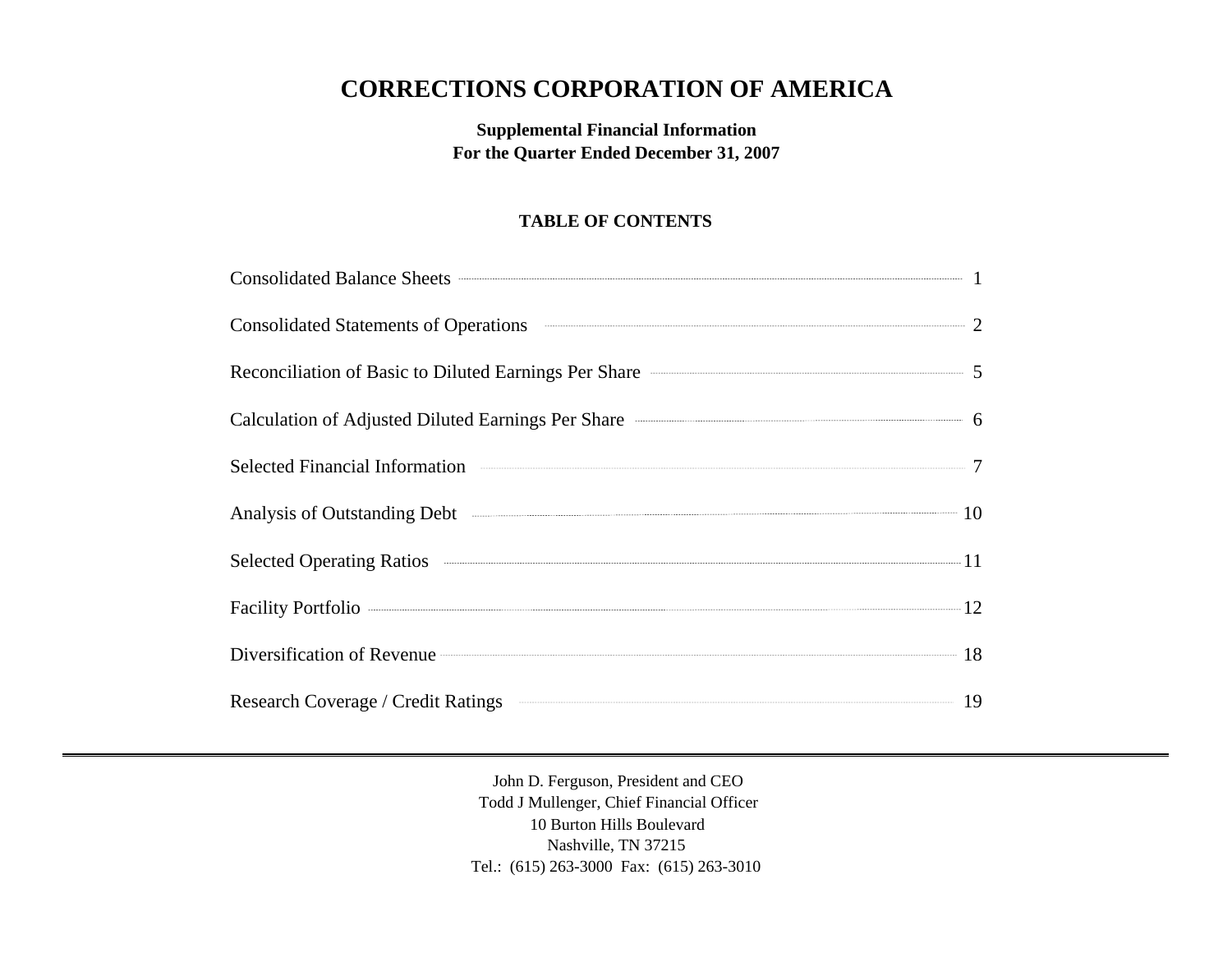#### **CONSOLIDATED BALANCE SHEETS**

| <b>ASSETS</b>                               |    | December 31,<br>2007 |              | September 30,<br><b>June 30,</b><br>2007<br>2007<br>2007 |              | March 31,  | December 31,<br>2006    |            |    |            |
|---------------------------------------------|----|----------------------|--------------|----------------------------------------------------------|--------------|------------|-------------------------|------------|----|------------|
| Cash and cash equivalents                   | \$ | 57,968               | $\mathbb{S}$ | 89,443                                                   | $\mathbb{S}$ | 81,070     | \$                      | 58,767     | \$ | 29,121     |
| Investments                                 |    |                      |              | 76,035                                                   |              | 84,766     |                         | 83,922     |    | 82,830     |
| Accounts receivable, net of allowance       |    | 241,722              |              | 216,397                                                  |              | 213,152    |                         | 224,794    |    | 238,256    |
| Deferred tax assets                         |    | 12,250               |              | 11,573                                                   |              | 8,970      |                         | 12,288     |    | 11,655     |
| Prepaid expenses and other current assets   |    | 21,142               |              | 17,538                                                   |              | 30,769     |                         | 12,808     |    | 17,554     |
| Assets held for sale                        |    | 7,581                |              |                                                          |              |            |                         |            |    |            |
| Total current assets                        |    | 340,663              |              | 410,986                                                  |              | 418,727    |                         | 392,579    |    | 379,416    |
| Property and equipment, net                 |    | 2,086,980            |              | 1,974,629                                                |              | 1,883,329  |                         | 1,830,776  |    | 1,805,098  |
| Restricted cash                             |    | 6,511                |              | 6,430                                                    |              | 6,346      |                         | 11,973     |    | 11,826     |
| Investment in direct financing lease        |    | 14,503               |              | 14,755                                                   |              | 15,000     |                         | 15,237     |    | 15,467     |
| Goodwill                                    |    | 13,672               |              | 15,246                                                   |              | 15,246     |                         | 15,246     |    | 15,246     |
| Other assets                                |    | 23,411               |              | 22,567                                                   |              | 23,201     |                         | 23,146     |    | 23,807     |
| Total assets                                | -S | 2,485,740            | -S           | 2,444,613                                                | -S           | 2,361,849  | -\$                     | 2,288,957  | -S | 2,250,860  |
| <b>LIABILITIES AND STOCKHOLDERS' EQUITY</b> |    |                      |              |                                                          |              |            |                         |            |    |            |
| Accounts payable and accrued expenses       | \$ | 213,477              | \$           | 216,344                                                  | \$           | 176,809    | $\sqrt[6]{\frac{1}{2}}$ | 148,406    | \$ | 161,282    |
| Income taxes payable                        |    | 964                  |              | 3,500                                                    |              | 630        |                         | 5,976      |    | 2,810      |
| Current portion of long-term debt           |    | 290                  |              | 290                                                      |              | 290        |                         | 290        |    | 290        |
| Total current liabilities                   |    | 214,731              |              | 220,134                                                  |              | 177,729    |                         | 154,672    |    | 164,382    |
| Long-term debt, net of current portion      |    | 975,677              |              | 975,750                                                  |              | 975,823    |                         | 975,895    |    | 975,968    |
| Deferred tax liabilities                    |    | 34,271               |              | 29,466                                                   |              | 29,131     |                         | 29,451     |    | 23,755     |
| Other liabilities                           |    | 39,086               |              | 40,596                                                   |              | 41,422     |                         | 41,535     |    | 37,074     |
| <b>Total liabilities</b>                    |    | 1,263,765            |              | 1,265,946                                                |              | 1,224,105  |                         | 1,201,553  |    | 1,201,179  |
| Commitments and contingencies               |    |                      |              |                                                          |              |            |                         |            |    |            |
| Common stock - \$0.01 par value             |    | 1,245                |              | 1,241                                                    |              | 1,237      |                         | 1,228      |    | 1,221      |
| Additional paid-in capital                  |    | 1,568,736            |              | 1,560,378                                                |              | 1,552,714  |                         | 1,534,985  |    | 1,527,608  |
| Retained deficit                            |    | (348,006)            |              | (382, 952)                                               |              | (416, 207) |                         | (448, 809) |    | (479, 148) |
| Total stockholders' equity                  |    | ,221,975             |              | 1,178,667                                                |              | 1,137,744  |                         | 1,087,404  |    | 1,049,681  |
| Total liabilities and stockholders' equity  | \$ | 2,485,740            | \$           | 2,444,613                                                | \$           | 2,361,849  | \$                      | 2,288,957  | \$ | 2,250,860  |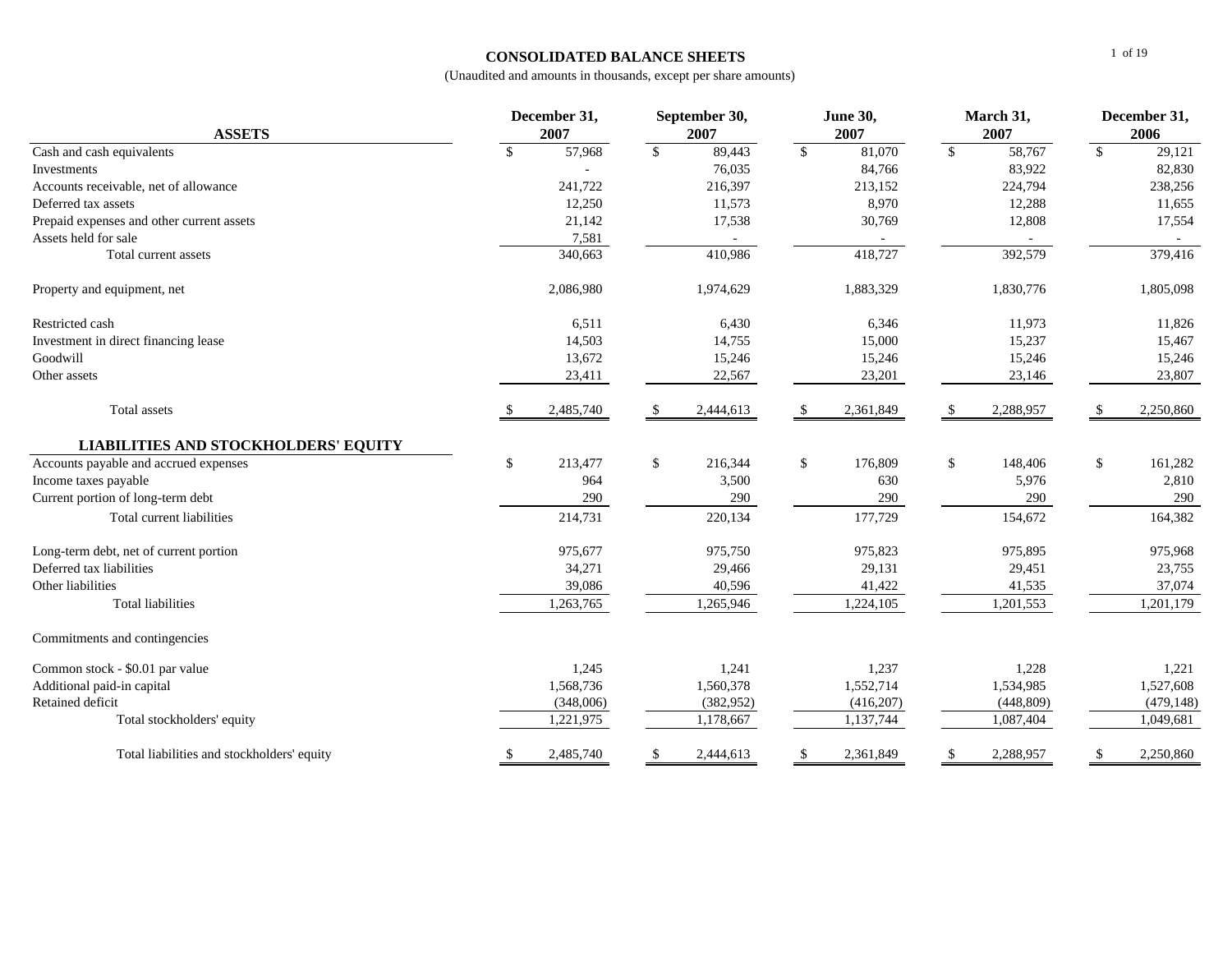#### **CONSOLIDATED STATEMENTS OF OPERATIONS**

|                                                                             | For the Three Months Ended |           |              |          |              | For the Twelve Months Ended |               |           |  |
|-----------------------------------------------------------------------------|----------------------------|-----------|--------------|----------|--------------|-----------------------------|---------------|-----------|--|
|                                                                             |                            |           | December 31, |          |              | December 31,                |               |           |  |
| <b>REVENUE:</b>                                                             |                            | 2007      |              | 2006     |              | 2007                        |               | 2006      |  |
| Management:                                                                 |                            |           |              |          |              |                             |               |           |  |
| Federal                                                                     | \$                         | 150,783   | \$           | 140,339  | $\mathbb{S}$ | 594,430                     | $\mathsf{\$}$ | 526,830   |  |
| <b>State</b>                                                                |                            | 193,975   |              | 168,541  |              | 719,577                     |               | 645,064   |  |
| Local                                                                       |                            | 22,352    |              | 21,193   |              | 88,159                      |               | 81,602    |  |
| Other                                                                       |                            | 14,925    |              | 13,374   |              | 58,189                      |               | 52,554    |  |
| Total management revenue                                                    |                            | 382,035   |              | 343,447  |              | 1,460,355                   |               | 1,306,050 |  |
| Transportation                                                              |                            | 3,089     |              | 3,545    |              | 14,197                      |               | 15,138    |  |
| Rental                                                                      |                            | 793       |              | 682      |              | 3,016                       |               | 2,721     |  |
| Other                                                                       |                            | 467       |              | 119      |              | 1,269                       |               | 232       |  |
|                                                                             |                            | 386,384   |              | 347,793  |              | 1,478,837                   |               | 1,324,141 |  |
| <b>EXPENSES:</b>                                                            |                            |           |              |          |              |                             |               |           |  |
| Operating:                                                                  |                            |           |              |          |              |                             |               |           |  |
| Facility fixed                                                              |                            | 199,713   |              | 179,509  |              | 768,336                     |               | 702,422   |  |
| Facility variable                                                           |                            | 70,826    |              | 64,401   |              | 267,318                     |               | 245,108   |  |
| Transportation                                                              |                            | 4,107     |              | 4,047    |              | 21,693                      |               | 19,055    |  |
| Other                                                                       |                            | 89        |              | 557      |              | 703                         |               | 1,742     |  |
| Total operating expenses                                                    |                            | 274,735   |              | 248,514  |              | 1,058,050                   |               | 968,327   |  |
| General and administrative                                                  |                            | 19,902    |              | 16,876   |              | 74,399                      |               | 63,593    |  |
| Depreciation and amortization                                               |                            | 21,379    |              | 17,986   |              | 78,514                      |               | 67,236    |  |
| Goodwill impairment                                                         |                            | 1,574     |              |          |              | 1,574                       |               |           |  |
|                                                                             |                            | 317,590   |              | 283,376  |              | 1,212,537                   |               | 1,099,156 |  |
| <b>OPERATING INCOME</b>                                                     |                            | 68,794    |              | 64,417   |              | 266,300                     |               | 224,985   |  |
| <b>OTHER (INCOME) EXPENSE:</b>                                              |                            |           |              |          |              |                             |               |           |  |
| Interest expense, net                                                       |                            | 12,938    |              | 14,280   |              | 53,776                      |               | 58,783    |  |
| Expenses associated with debt refinancing and recapitalization transactions |                            |           |              |          |              |                             |               | 982       |  |
| Other (income) expenses                                                     |                            | (22)      |              | 159      |              | (303)                       |               | (254)     |  |
|                                                                             |                            | 12,916    |              | 14,439   |              | 53,473                      |               | 59,511    |  |
| INCOME FROM CONTINUING OPERATIONS BEFORE INCOME TAXES                       |                            | 55,878    |              | 49,978   |              | 212,827                     |               | 165,474   |  |
| Income tax expense                                                          |                            | (21, 158) |              | (17,976) |              | (80,312)                    |               | (60, 813) |  |
| INCOME FROM CONTINUING OPERATIONS                                           |                            | 34,720    |              | 32,002   |              | 132,515                     |               | 104,661   |  |
| Income from discontinued operations, net of taxes                           |                            | 226       |              | 150      |              | 858                         |               | 578       |  |
| <b>NET INCOME</b>                                                           | £.                         | 34,946    | \$           | 32,152   | S            | 133,373                     | \$            | 105,239   |  |
| <b>BASIC EARNINGS PER SHARE</b>                                             |                            | 0.28      | \$           | 0.27     |              | 1.09                        |               | 0.88      |  |
| <b>DILUTED EARNINGS PER SHARE</b>                                           | <sup>\$</sup>              | 0.28      | \$           | 0.26     | S            | 1.06                        | \$            | 0.86      |  |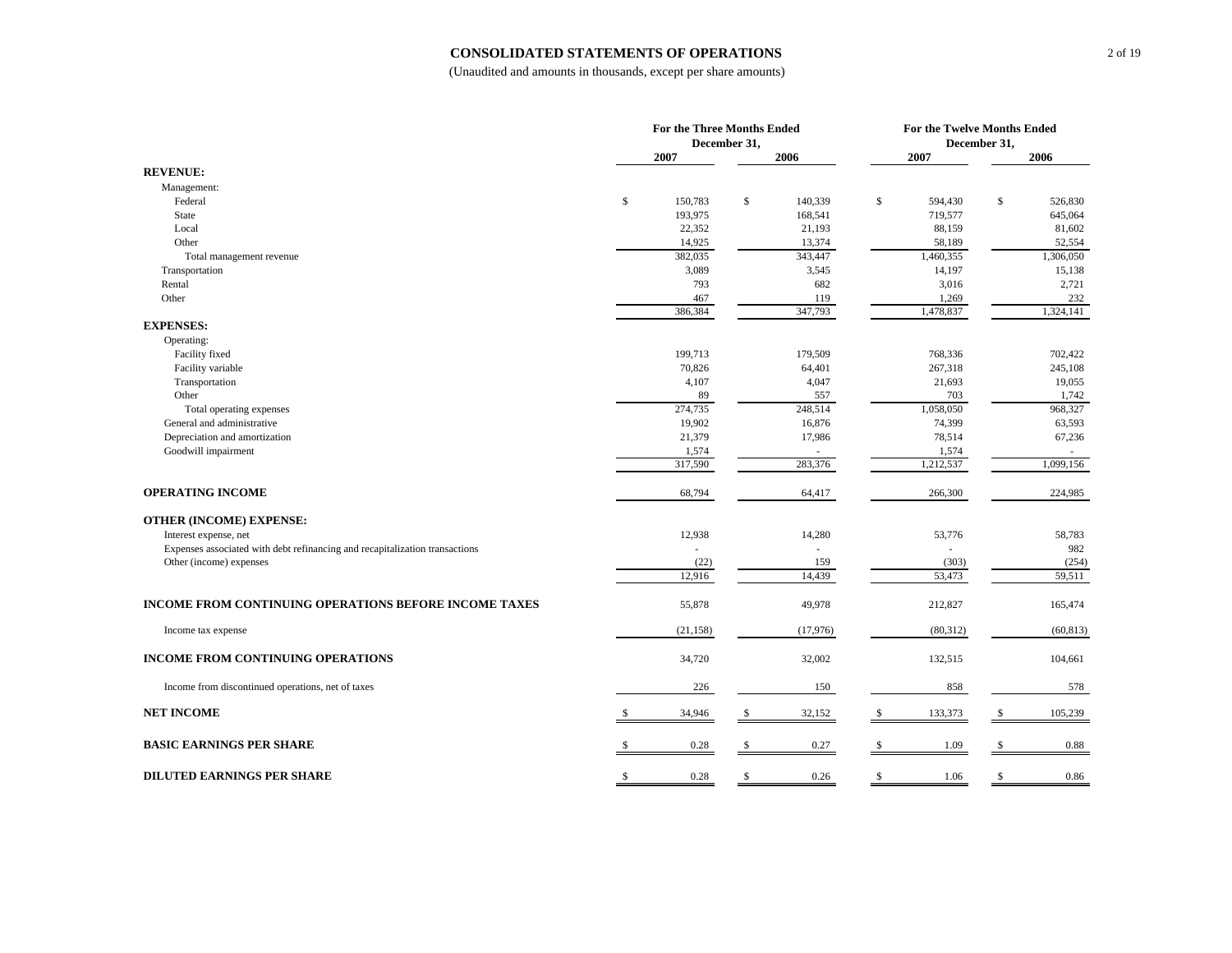#### **CONSOLIDATED STATEMENTS OF OPERATIONS**

|                                                                             | As Adjusted for Discontinued Operations |                   |              |                                   |              |                       |              |                      |
|-----------------------------------------------------------------------------|-----------------------------------------|-------------------|--------------|-----------------------------------|--------------|-----------------------|--------------|----------------------|
|                                                                             |                                         |                   |              | <b>For the Three Months Ended</b> |              |                       |              |                      |
|                                                                             |                                         | March 31,<br>2007 |              | June 30,<br>2007                  |              | September 30,<br>2007 |              | December 31,<br>2007 |
| <b>REVENUE:</b>                                                             |                                         |                   |              |                                   |              |                       |              |                      |
| Management:                                                                 |                                         |                   |              |                                   |              |                       |              |                      |
| Federal                                                                     | \$                                      | 142,217           | $\mathbb{S}$ | 150,023                           | $\mathbb{S}$ | 151,407               | $\mathbb{S}$ | 150,783              |
| <b>State</b>                                                                |                                         | 168,706           |              | 171,689                           |              | 185,207               |              | 193,975              |
| Local                                                                       |                                         | 20,907            |              | 21,831                            |              | 23,069                |              | 22,352               |
| Other                                                                       |                                         | 14,296            |              | 14,278                            |              | 14,690                |              | 14,925               |
| Total management revenue                                                    |                                         | 346,126           |              | 357,821                           |              | 374,373               |              | 382,035              |
| Transportation<br>Rental                                                    |                                         | 3,517<br>698      |              | 3,473<br>732                      |              | 4,118<br>793          |              | 3,089<br>793         |
| Other                                                                       |                                         | 195               |              | 365                               |              | 242                   |              | 467                  |
|                                                                             |                                         | 350,536           |              | 362,391                           |              | 379,526               |              | 386,384              |
| <b>EXPENSES:</b>                                                            |                                         |                   |              |                                   |              |                       |              |                      |
| Operating:                                                                  |                                         |                   |              |                                   |              |                       |              |                      |
| Facility fixed                                                              |                                         | 182,959           |              | 185,944                           |              | 199,720               |              | 199,713              |
| Facility variable                                                           |                                         | 60,791            |              | 67,801                            |              | 67,900                |              | 70,826               |
| Transportation                                                              |                                         | 4,880             |              | 5,428                             |              | 7,278                 |              | 4,107                |
| Other                                                                       |                                         | 500               |              | 66                                |              | 48                    |              | 89                   |
| Total operating expenses                                                    |                                         | 249,130           |              | 259,239                           |              | 274,946               |              | 274,735              |
| General and administrative                                                  |                                         | 17,318            |              | 18,817                            |              | 18,362                |              | 19,902               |
| Depreciation and amortization                                               |                                         | 18,225            |              | 18,882                            |              | 20,028                |              | 21,379               |
| Goodwill impairment                                                         |                                         |                   |              | ÷                                 |              | ÷.                    |              | 1,574                |
|                                                                             |                                         | 284,673           |              | 296,938                           |              | 313,336               |              | 317,590              |
| <b>OPERATING INCOME</b>                                                     |                                         | 65,863            |              | 65,453                            |              | 66,190                |              | 68,794               |
| <b>OTHER (INCOME) EXPENSE:</b>                                              |                                         |                   |              |                                   |              |                       |              |                      |
| Interest expense, net                                                       |                                         | 13,934            |              | 13,655                            |              | 13,249                |              | 12,938               |
| Expenses associated with debt refinancing and recapitalization transactions |                                         |                   |              |                                   |              |                       |              |                      |
| Other (income) expenses                                                     |                                         | (11)              |              | (70)                              |              | (200)                 |              | (22)                 |
|                                                                             |                                         | 13,923            |              | 13,585                            |              | 13,049                |              | 12,916               |
| <b>INCOME FROM CONTINUING OPERATIONS BEFORE INCOME TAXES</b>                |                                         | 51,940            |              | 51,868                            |              | 53,141                |              | 55,878               |
| Income tax expense                                                          |                                         | (19, 578)         |              | (19, 474)                         |              | (20, 102)             |              | (21, 158)            |
| <b>INCOME FROM CONTINUING OPERATIONS</b>                                    |                                         | 32,362            |              | 32,394                            |              | 33,039                |              | 34,720               |
| Income from discontinued operations, net of taxes                           |                                         | 208               |              | 208                               |              | 216                   |              | 226                  |
| <b>NET INCOME</b>                                                           | \$                                      | 32,570            | \$           | 32,602                            | \$           | 33,255                | \$           | 34,946               |
| <b>BASIC EARNINGS PER SHARE</b>                                             |                                         | 0.27              | \$           | 0.27                              | \$           | 0.27                  | \$           | 0.28                 |
| <b>DILUTED EARNINGS PER SHARE</b>                                           |                                         | 0.26              | \$           | 0.26                              | S            | 0.26                  | S            | 0.28                 |
|                                                                             |                                         |                   |              |                                   |              |                       |              |                      |
| TOTAL COMPENSATED MAN-DAYS                                                  |                                         | 6,408,581         |              | 6,617,046                         |              | 6,799,140             |              | 6,892,259            |
| <b>TOTAL AVAILABLE BED-DAYS</b>                                             |                                         | 6,537,912         |              | 6,683,985                         |              | 6,930,149             |              | 7,038,326            |
| <b>AVERAGE COMPENSATED OCCUPANCY</b>                                        |                                         | 98.0%             |              | 99.0%                             |              | 98.1%                 |              | 97.9%                |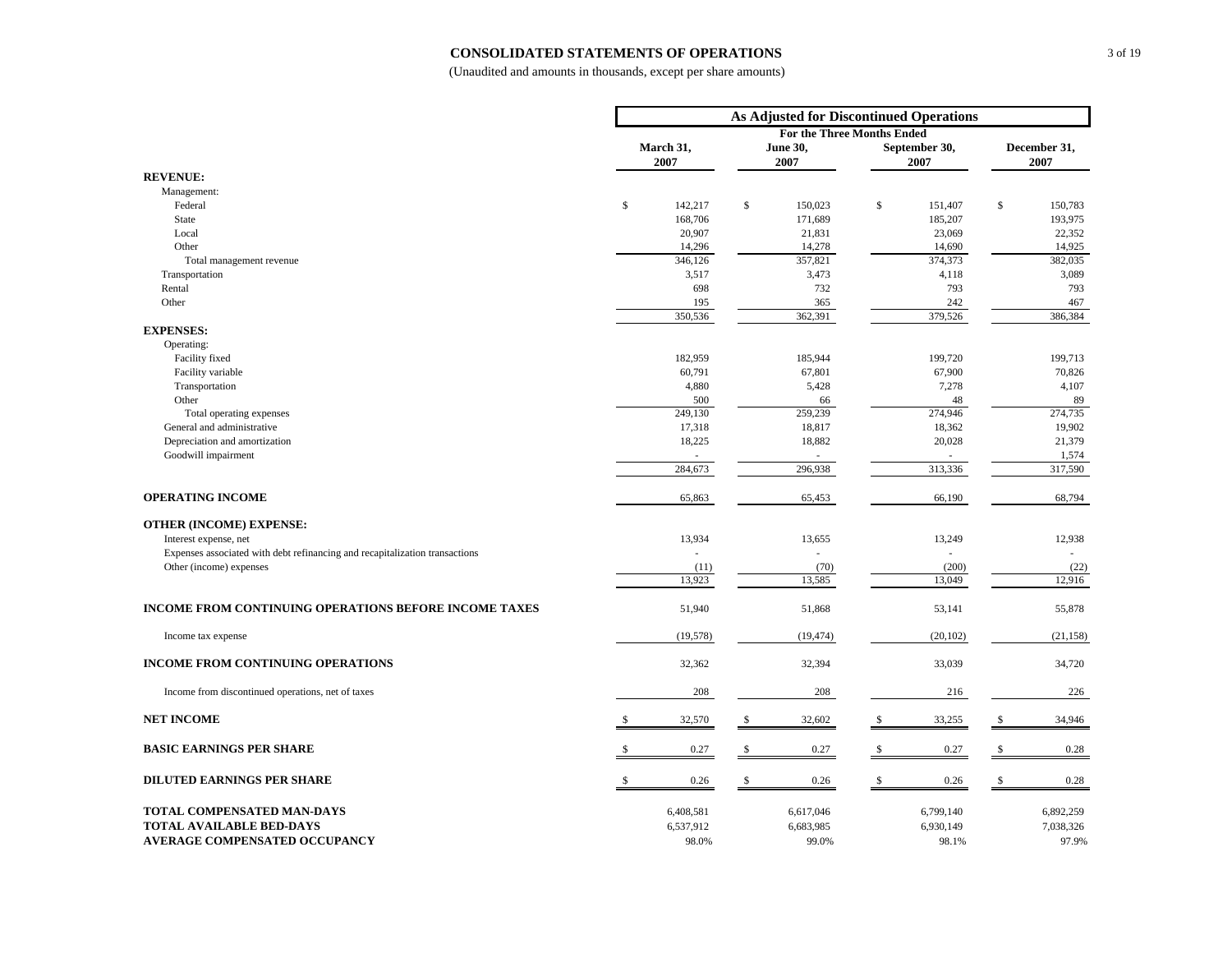#### **CONSOLIDATED STATEMENTS OF OPERATIONS**

|                                                                             | As Adjusted for Discontinued Operations |                   |              |                                   |              |                       |              |                      |
|-----------------------------------------------------------------------------|-----------------------------------------|-------------------|--------------|-----------------------------------|--------------|-----------------------|--------------|----------------------|
|                                                                             |                                         |                   |              | <b>For the Three Months Ended</b> |              |                       |              |                      |
|                                                                             |                                         | March 31,<br>2006 |              | June 30,<br>2006                  |              | September 30,<br>2006 |              | December 31,<br>2006 |
| <b>REVENUE:</b>                                                             |                                         |                   |              |                                   |              |                       |              |                      |
| Management:                                                                 |                                         |                   |              |                                   |              |                       |              |                      |
| Federal                                                                     | \$                                      | 123,526           | \$           | 129,298                           | \$           | 133,667               | \$           | 140,339              |
| <b>State</b>                                                                |                                         | 153,956           |              | 157,869                           |              | 164,698               |              | 168,541              |
| Local                                                                       |                                         | 19,479            |              | 20,046                            |              | 20,884                |              | 21,193               |
| Other                                                                       |                                         | 13,083<br>310,044 |              | 13,068<br>320,281                 |              | 13,029<br>332,278     |              | 13,374<br>343,447    |
| Total management revenue<br>Transportation                                  |                                         | 3,515             |              | 3,523                             |              | 4,555                 |              | 3,545                |
| Rental                                                                      |                                         | 672               |              | 685                               |              | 682                   |              | 682                  |
| Other                                                                       |                                         | 33                |              | 39                                |              | 41                    |              | 119                  |
|                                                                             |                                         | 314,264           |              | 324,528                           |              | 337,556               |              | 347,793              |
| <b>EXPENSES:</b>                                                            |                                         |                   |              |                                   |              |                       |              |                      |
| Operating:                                                                  |                                         |                   |              |                                   |              |                       |              |                      |
| Facility fixed                                                              |                                         | 171,624           |              | 171,552                           |              | 179,737               |              | 179,509              |
| Facility variable                                                           |                                         | 57,997            |              | 60,414                            |              | 62,296                |              | 64,401               |
| Transportation                                                              |                                         | 4,948             |              | 4,814                             |              | 5,246                 |              | 4,047                |
| Other                                                                       |                                         | 81                |              | 655                               |              | 449                   |              | 557                  |
| Total operating expenses                                                    |                                         | 234,650           |              | 237,435                           |              | 247,728               |              | 248,514              |
| General and administrative                                                  |                                         | 14,377            |              | 15,961                            |              | 16,379                |              | 16,876               |
| Depreciation and amortization                                               |                                         | 15,633<br>264,660 |              | 16,252<br>269,648                 |              | 17,365<br>281,472     |              | 17,986<br>283,376    |
|                                                                             |                                         |                   |              |                                   |              |                       |              |                      |
| <b>OPERATING INCOME</b>                                                     |                                         | 49,604            |              | 54,880                            |              | 56,084                |              | 64,417               |
| <b>OTHER (INCOME) EXPENSE:</b>                                              |                                         |                   |              |                                   |              |                       |              |                      |
| Interest expense, net                                                       |                                         | 15,126            |              | 14,552                            |              | 14,825                |              | 14,280               |
| Expenses associated with debt refinancing and recapitalization transactions |                                         | 982               |              | $\sim$                            |              |                       |              |                      |
| Other (income) expenses                                                     |                                         | (12)              |              | (102)                             |              | (299)                 |              | 159                  |
|                                                                             |                                         | 16,096            |              | 14,450                            |              | 14,526                |              | 14,439               |
| <b>INCOME FROM CONTINUING OPERATIONS BEFORE INCOME TAXES</b>                |                                         | 33,508            |              | 40,430                            |              | 41,558                |              | 49,978               |
| Income tax expense                                                          |                                         | (12, 365)         |              | (14, 953)                         |              | (15,519)              |              | (17,976)             |
| <b>INCOME FROM CONTINUING OPERATIONS</b>                                    |                                         | 21,143            |              | 25,477                            |              | 26,039                |              | 32,002               |
| Income from discontinued operations, net of taxes                           |                                         | 186               |              | 151                               |              | 91                    |              | 150                  |
| <b>NET INCOME</b>                                                           |                                         | 21,329            | \$           | 25,628                            |              | 26,130                | \$           | 32,152               |
| <b>BASIC EARNINGS PER SHARE</b>                                             | -S                                      | 0.18              | $\mathbb{S}$ | 0.21                              | $\mathbb{S}$ | 0.22                  | $\mathbb{S}$ | 0.27                 |
| <b>DILUTED EARNINGS PER SHARE</b>                                           | S                                       | 0.17              | \$           | 0.21                              | S            | 0.21                  | S            | 0.26                 |
| TOTAL COMPENSATED MAN-DAYS                                                  |                                         | 5,954,920         |              | 6,094,628                         |              | 6,286,530             |              | 6,423,138            |
| <b>TOTAL AVAILABLE BED-DAYS</b>                                             |                                         | 6,353,010         |              | 6,422,227                         |              | 6,647,828             |              | 6,647,828            |
| AVERAGE COMPENSATED OCCUPANCY                                               |                                         | 93.7%             |              | 94.9%                             |              | 94.6%                 |              | 96.6%                |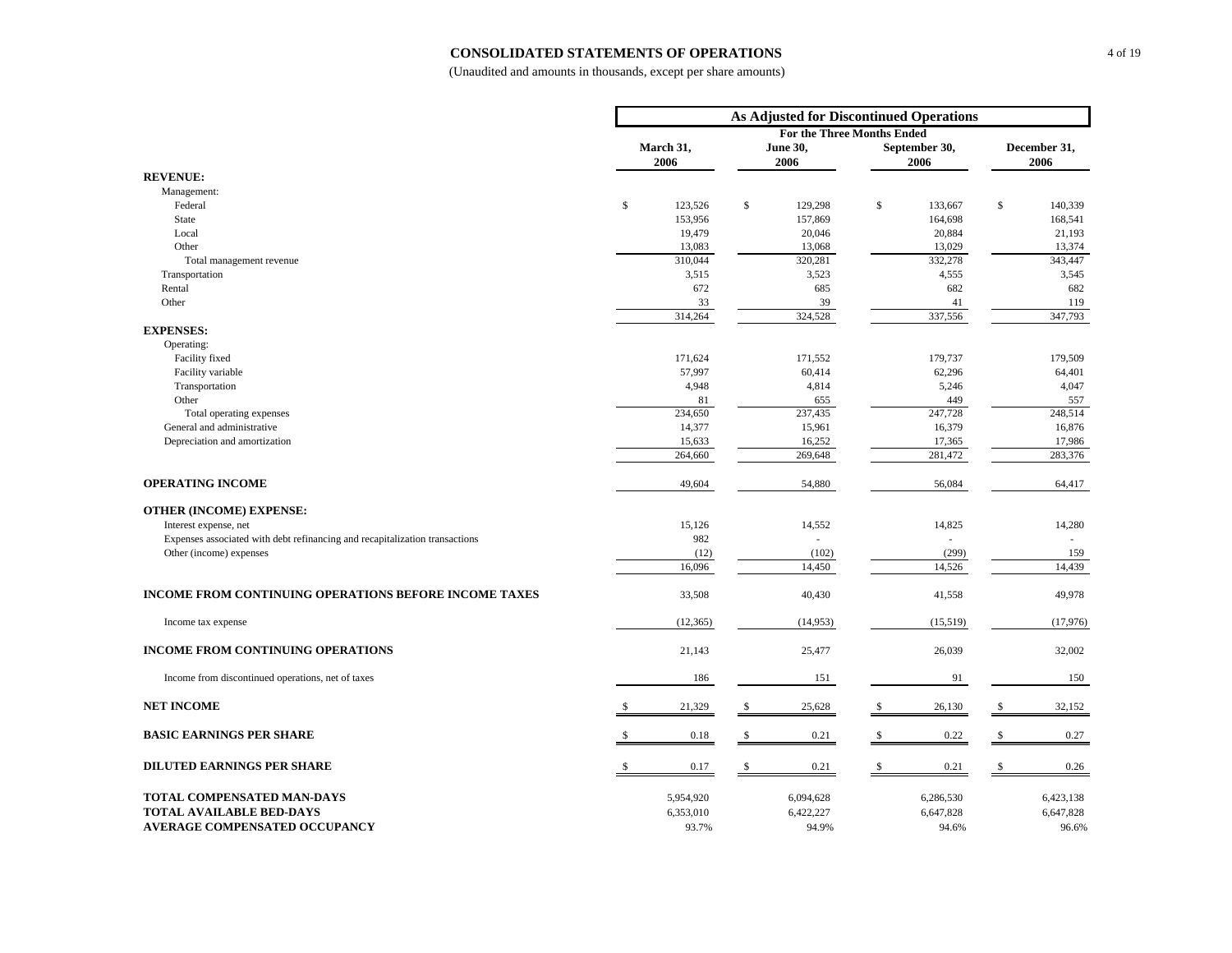### **RECONCILIATION OF BASIC TO DILUTED EARNINGS PER SHARE**

| 2007<br>2006                                                                             | 2007    |               |         |
|------------------------------------------------------------------------------------------|---------|---------------|---------|
|                                                                                          |         |               | 2006    |
| Basic:                                                                                   |         |               |         |
| 34,720<br>\$<br>32,002<br>\$<br>Income from continuing operations<br><sup>\$</sup>       | 132,515 | \$            | 104,661 |
| Income from discontinued operations, net of taxes<br>226<br>150                          | 858     |               | 578     |
| 32,152<br>Net income<br>34,946<br><sup>\$</sup>                                          | 133,373 | -S            | 105,239 |
| Diluted:                                                                                 |         |               |         |
| Income from continuing operations<br>34,720<br>\$<br>32,002<br>\$<br>£.                  | 132,515 | \$            | 104,661 |
| Income from discontinued operations, net of taxes<br>226<br>150                          | 858     |               | 578     |
| Diluted net income<br>34,946<br>32,152<br><sup>\$</sup>                                  | 133,373 | <sup>\$</sup> | 105,239 |
| Basic:                                                                                   |         |               |         |
| 124,266<br>121,686<br>Weighted average common shares outstanding                         | 123,447 |               | 120,734 |
| Unvested restricted common stock<br>(998)<br>(870)                                       | (894)   |               | (1,020) |
| Weighted average common shares outstanding-basic<br>123,396<br>120,688                   | 122,553 |               | 119,714 |
| Diluted:                                                                                 |         |               |         |
| Weighted average common shares outstanding-basic<br>123,396<br>120,688                   | 122,553 |               | 119,714 |
| Effect of dilutive securities:                                                           |         |               |         |
| Stock options and warrants<br>2,106<br>3,072                                             | 2,480   |               | 3,018   |
| Restricted stock-based compensation<br>405<br>310                                        | 348     |               | 326     |
| Weighted average shares and assumed conversions-diluted<br>125,907<br>124,070            | 125,381 |               | 123,058 |
| Basic earnings per share:                                                                |         |               |         |
| $\mathbf{s}$<br>Income from continuing operations<br>$\mathcal{S}$<br>0.28<br>0.27<br>\$ | 1.08    | $\mathbf{\$}$ | 0.88    |
| Income from discontinued operations, net of taxes                                        | 0.01    |               |         |
| $\mathbb{S}$<br>0.27<br>0.28<br>$\mathcal{S}$<br>Net income                              | 1.09    | \$            | 0.88    |
| Diluted earnings per share:                                                              |         |               |         |
| 0.28<br>\$<br>0.26<br>\$<br>Income from continuing operations<br><sup>\$</sup>           | 1.05    | $\mathbb{S}$  | 0.86    |
| Income from discontinued operations, net of taxes                                        | 0.01    |               |         |
| 0.26<br>0.28<br>Diluted net income<br>\$                                                 | 1.06    |               | 0.86    |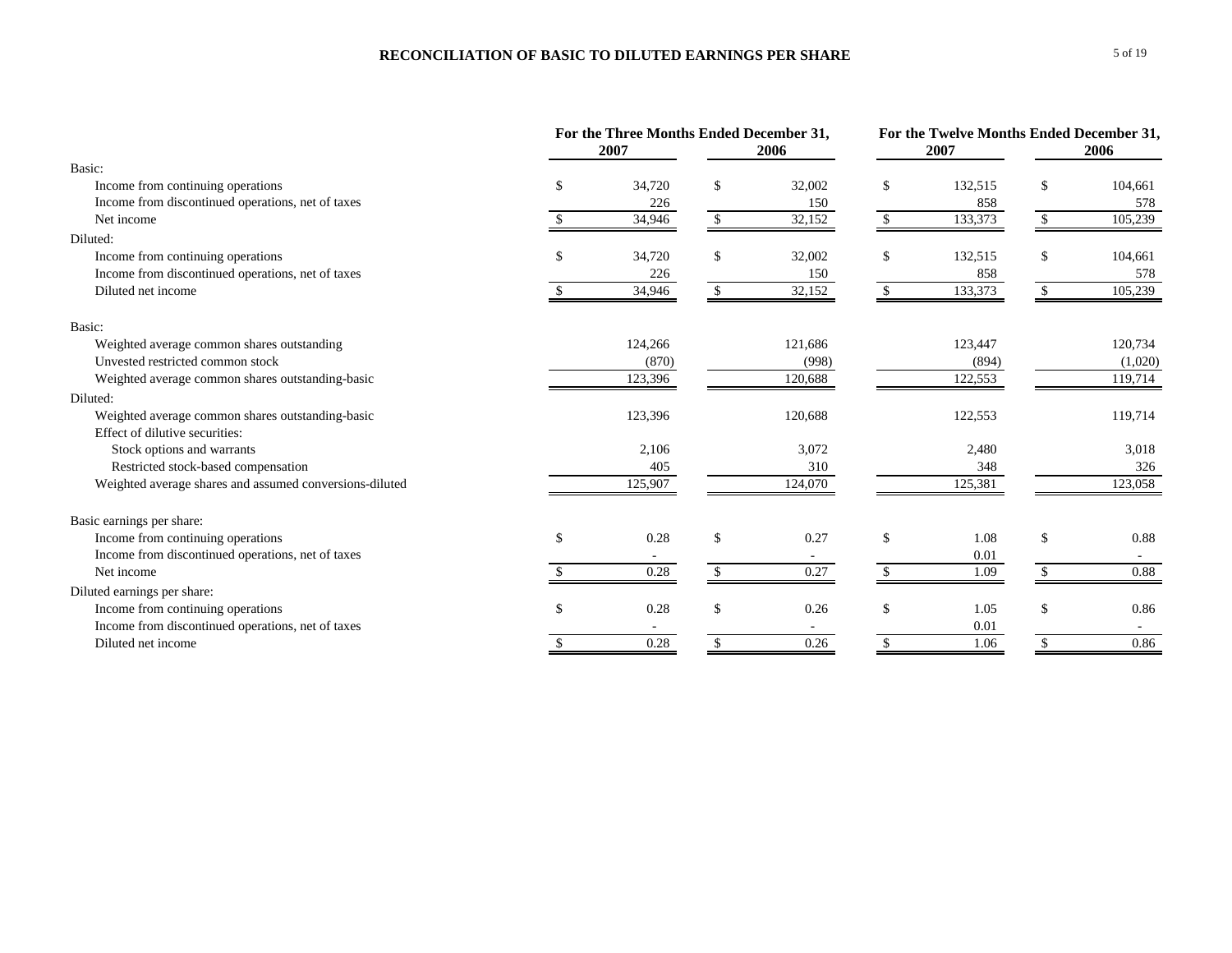#### **CALCULATION OF ADJUSTED DILUTED EARNINGS PER SHARE**

|                                                                             | For the Three Months Ended December 31,<br>2007<br>2006 |                          | 2007                     | For the Twelve Months Ended December 31,<br>2006 |    |         |
|-----------------------------------------------------------------------------|---------------------------------------------------------|--------------------------|--------------------------|--------------------------------------------------|----|---------|
| Net Income                                                                  | ъ                                                       | 34,946                   | \$<br>32,152             | \$<br>133,373                                    | \$ | 105,239 |
| Special items:                                                              |                                                         |                          |                          |                                                  |    |         |
| Expenses associated with debt refinancing and recapitalization transactions |                                                         | $\overline{\phantom{a}}$ |                          | $\overline{\phantom{a}}$                         |    | 982     |
| Goodwill impairment                                                         |                                                         | 1,574                    | $\overline{\phantom{a}}$ | 1,574                                            |    | $\sim$  |
| Income tax benefit for special items                                        |                                                         |                          |                          |                                                  |    | (361)   |
| Diluted adjusted net income                                                 |                                                         | 36,520                   | 32,152                   | 134,947                                          |    | 105,860 |
| Weighted average common shares outstanding - basic                          |                                                         | 123,396                  | 120,688                  | 122,553                                          |    | 119,714 |
| Effect of dilutive securities:                                              |                                                         |                          |                          |                                                  |    |         |
| Stock options and warrants                                                  |                                                         | 2,106                    | 3,072                    | 2,480                                            |    | 3,018   |
| Restricted stock-based compensation                                         |                                                         | 405                      | 310                      | 348                                              |    | 326     |
| Weighted average shares and assumed conversions - diluted                   |                                                         | 125,907                  | 124,070                  | 125,381                                          |    | 123,058 |
| <b>Adjusted Diluted Earnings Per Share</b>                                  |                                                         | 0.29                     | 0.26                     | 1.08                                             |    | 0.86    |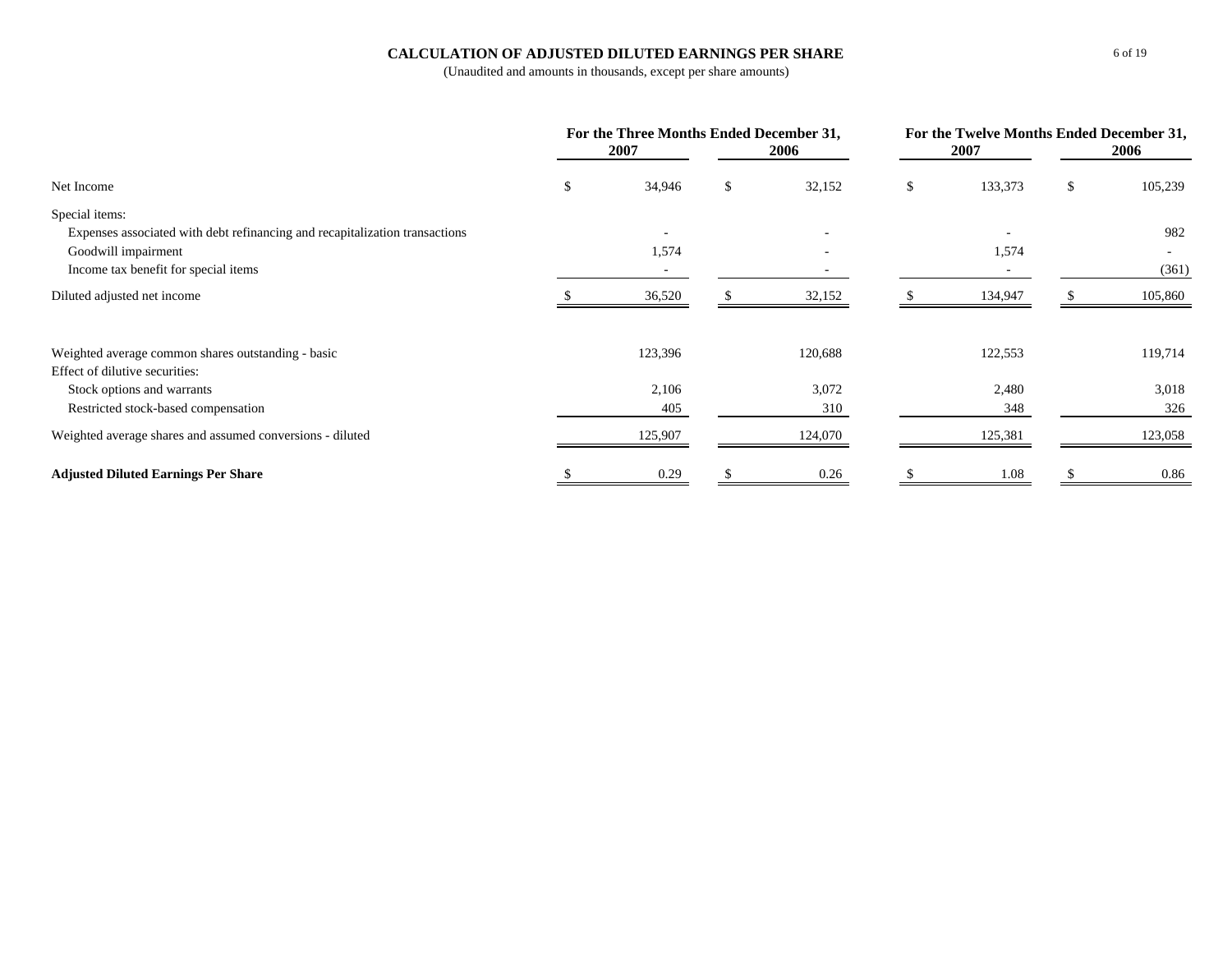#### **SELECTED FINANCIAL INFORMATION**

|                                                                                              |                          | <b>December 31, 2007</b> |              | September 30, 2007      |                         | June 30, 2007          | March 31, 2007           |                        | <b>December 31, 2006</b> |                         |
|----------------------------------------------------------------------------------------------|--------------------------|--------------------------|--------------|-------------------------|-------------------------|------------------------|--------------------------|------------------------|--------------------------|-------------------------|
| <b>BALANCE SHEET:</b><br>Property and equipment<br>Accumulated depreciation and amortization | \$                       | 2,595,677<br>(508, 697)  | \$           | 2,463,615<br>(488, 986) | $\mathbb{S}$            | 2,351,397<br>(468,068) | \$                       | 2,278,863<br>(448,087) | \$                       | 2,233,925<br>(428, 827) |
| Property and equipment, net                                                                  | $\mathbb{S}$             | 2,086,980                | $\mathbb{S}$ | 1,974,629               | $\mathbb{S}$            | 1,883,329              | $\mathbb{S}$             | 1,830,776              | $\mathbb{S}$             | 1,805,098               |
| Total assets                                                                                 | \$                       | 2,485,740                | \$           | 2,444,613               | \$                      | 2,361,849              | \$                       | 2,288,957              | \$                       | 2,250,860               |
| Maintenance & technology capital expenditures for the quarter ended                          | \$                       | 15,042                   | \$           | 11,353                  | \$                      | 10,649                 | \$                       | 10,456                 | \$                       | 14,523                  |
| Total debt                                                                                   | \$                       | 975,967                  | \$           | 976,040                 | $\mathbb{S}$            | 976,113                | \$                       | 976,185                | \$                       | 976,258                 |
| Equity book value                                                                            | \$                       | 1,221,975                | \$           | 1,178,667               | \$                      | 1,137,744              | \$                       | 1,087,404              | \$                       | 1,049,681               |
| <b>LIQUIDITY:</b>                                                                            |                          |                          |              |                         |                         |                        |                          |                        |                          |                         |
| Cash and cash equivalents                                                                    | \$                       | 57,968                   | \$           | 89,443                  | \$                      | 81,070                 | \$                       | 58,767                 | \$                       | 29,121                  |
| Investments                                                                                  | \$                       |                          | \$           | 76,035                  | \$                      | 84,766                 | \$                       | 83,922                 | \$                       | 82,830                  |
| Availability under revolving credit facility                                                 | \$                       | 415,117                  | \$           | 215,367                 | $\$$                    | 113,973                | \$                       | 112,060                | \$                       | 112,060                 |
| <b>CAPITALIZATION:</b>                                                                       |                          |                          |              |                         |                         |                        |                          |                        |                          |                         |
| Common shares outstanding                                                                    |                          | 124,472                  |              | 124,051                 |                         | 123,683                |                          | 122,742                |                          | 122,084                 |
| Common share price at end of period                                                          | -S                       | 29.51                    | \$           | 26.17                   | \$                      | 31.56                  | \$                       | 26.41                  | \$                       | 22.62                   |
| Market value of common equity at end of period                                               | $\mathcal{S}$            | 3,673,169                | $\mathbb{S}$ | 3,246,415               | $\sqrt{\frac{2}{\pi}}$  | 3,903,435              | $\overline{\$}$          | 3,241,003              | $\sqrt{\frac{2}{\pi}}$   | 2,760,930               |
| Total equity market capitalization                                                           | \$                       | 3,673,169                | $\mathbb{S}$ | 3,246,415               | $\mathbb{S}$            | 3,903,435              | $\mathbb{S}$             | 3,241,003              | $\mathbb{S}$             | 2,760,930               |
| Total market capitalization (market value of equity plus debt)                               |                          | 4,649,136                | \$           | 4,222,455               | \$                      | 4,879,548              | \$                       | 4,217,188              | \$                       | 3,737,188               |
| <b>EBITDA</b>                                                                                | \$                       | 91,769                   | \$           | 86,418                  | $\$$                    | 84,405                 | \$                       | 84,099                 | \$                       | 82,244                  |
| <b>ADJUSTED EBITDA</b>                                                                       | \$                       | 91,769                   | \$           | 86,418                  | \$                      | 84,405                 | \$                       | 84,099                 | \$                       | 82,244                  |
| <b>ADJUSTED FREE CASH FLOW</b>                                                               | \$                       | 47,078                   | \$           | 55,103                  | \$                      | 42,399                 | \$                       | 61,535                 | \$                       | 49,068                  |
| <b>ADJUSTED FREE CASH FLOW PER SHARE:</b>                                                    |                          |                          |              |                         |                         |                        |                          |                        |                          |                         |
| Basic adjusted free cash flow per share                                                      |                          | 0.38                     | S            | 0.45                    | -S                      | 0.35                   | \$                       | 0.51                   | \$                       | 0.41                    |
| Diluted adjusted free cash flow per share                                                    | $\overline{\mathcal{S}}$ | 0.37                     | \$           | 0.44                    | $\overline{\mathbb{S}}$ | 0.34                   | $\overline{\mathcal{S}}$ | 0.49                   | $\overline{\mathcal{S}}$ | 0.40                    |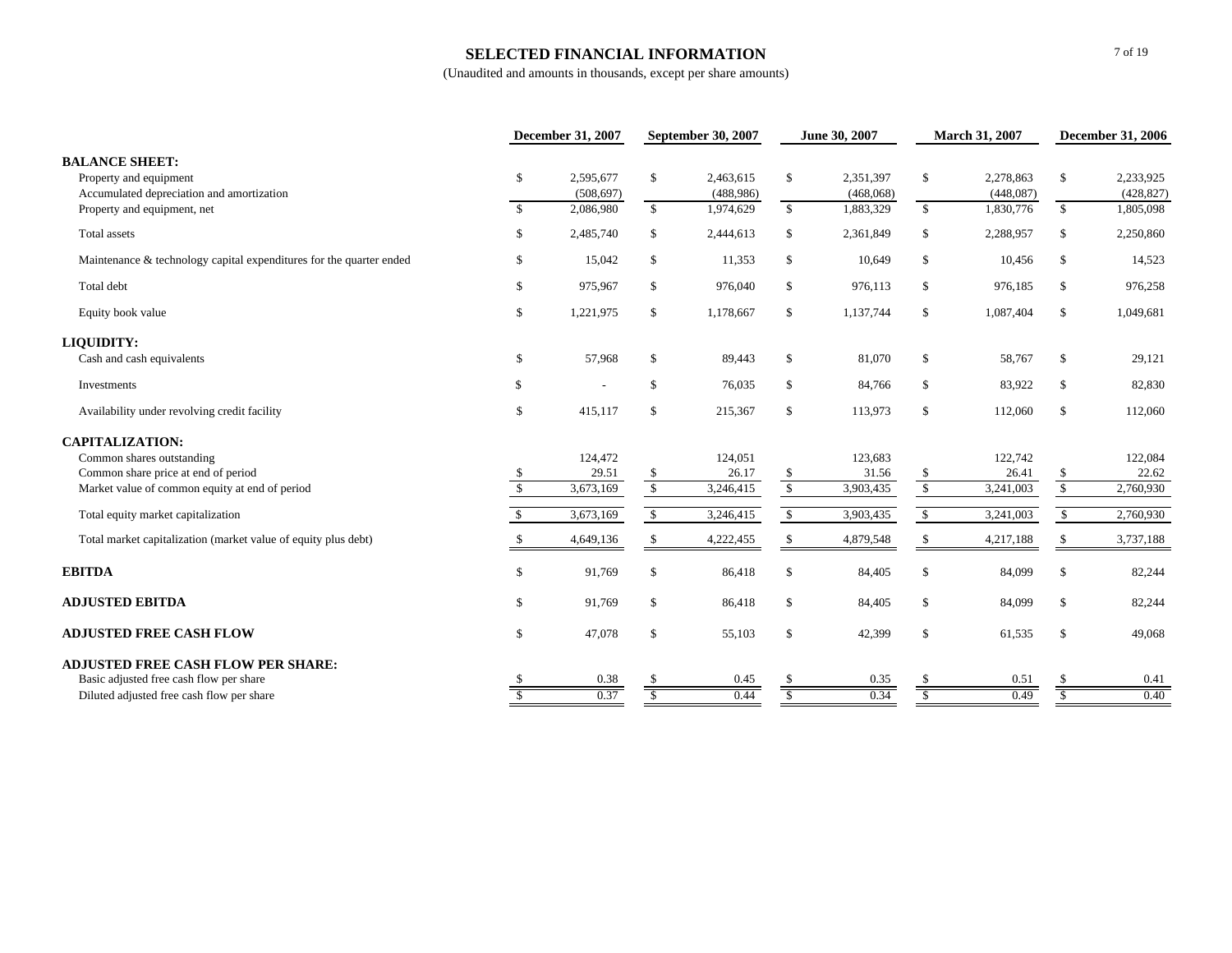#### **SELECTED FINANCIAL INFORMATION**

|                                                                             |     | For the Three Months Ended December 31,<br>2007 |               | 2006      |    | For the Twelve Months Ended December 31,<br>2007 | 2006          |
|-----------------------------------------------------------------------------|-----|-------------------------------------------------|---------------|-----------|----|--------------------------------------------------|---------------|
| Number of days per period                                                   |     | 92                                              |               | 92        |    | 365                                              | 365           |
| <b>ALL FACILITIES:</b>                                                      |     |                                                 |               |           |    |                                                  |               |
| Average available beds                                                      |     | 76,504                                          |               | 72,259    |    | 74,494                                           | 71,427        |
| Average compensated occupancy                                               |     | 97.9%                                           |               | 96.6%     |    | 98.3%                                            | 95.0%         |
| Total compensated man-days                                                  |     | 6,892,259                                       |               | 6,423,138 |    | 26,717,026                                       | 24,759,216    |
| Revenue per compensated man-day                                             | \$. | 55.43                                           | \$            | 53.47     | \$ | 54.66                                            | \$<br>52.75   |
| Operating expenses per compensated man-day:                                 |     |                                                 |               |           |    |                                                  |               |
| Fixed expense                                                               |     | 28.98                                           |               | 27.95     |    | 28.76                                            | 28.37         |
| Variable expense                                                            |     | 10.28                                           |               | 10.03     |    | 10.01                                            | 9.90          |
| Total                                                                       |     | 39.26                                           |               | 37.98     |    | 38.77                                            | 38.27         |
| Operating margin per compensated man-day                                    |     | 16.17                                           |               | 15.49     |    | 15.89                                            | 14.48         |
| Operating margin rate                                                       |     | 29.2%                                           |               | 29.0%     |    | 29.1%                                            | 27.5%         |
| DEPRECIATION AND AMORTIZATION:                                              |     |                                                 |               |           |    |                                                  |               |
| Depreciation expense on real estate                                         |     | 13,291                                          |               | 12,172    |    | 50,852                                           | 46,993        |
| Other depreciation expense                                                  |     | 9,008                                           |               | 6,952     |    | 31,996                                           | 24,795        |
| Amortization of intangible assets                                           |     | 246                                             |               | 28        |    | 330                                              | 112           |
| Amortization of negative contract values                                    |     | (1,166)                                         |               | (1,166)   |    | (4,664)                                          | (4,664)       |
| Depreciation and amortization                                               |     | 21,379                                          | <sup>\$</sup> | 17,986    | S  | 78,514                                           | \$<br>67,236  |
| <b>ADJUSTED FREE CASH FLOW:</b>                                             |     |                                                 |               |           |    |                                                  |               |
| Pre-tax income                                                              | \$  | 56,104                                          | \$            | 50,128    | \$ | 213,685                                          | \$<br>166,052 |
| Expenses associated with debt refinancing and recapitalization transactions |     |                                                 |               |           |    |                                                  | 982           |
| Income taxes paid                                                           |     | (19, 924)                                       |               | (6,900)   |    | (51,255)                                         | (13,690)      |
| Depreciation and amortization                                               |     | 21,379                                          |               | 17,986    |    | 78,514                                           | 67,236        |
| Depreciation and amortization for discontinued operations                   |     | 31                                              |               | 120       |    | 168                                              | 437           |
| Goodwill impairment                                                         |     | 1,574                                           |               |           |    | 1,574                                            |               |
| Income tax (benefit) expense for discontinued operations                    |     | 137                                             |               | 84        |    | 520                                              | 336           |
| Stock-based compensation reflected in G&A expenses                          |     | 1,860                                           |               | 1,136     |    | 6,478                                            | 4,840         |
| Amortization of debt costs and other non-cash interest                      |     | 959                                             |               | 1,037     |    | 3,931                                            | 4,433         |
| Maintenance and technology capital expenditures                             |     | (15,042)                                        |               | (14, 523) |    | (47,500)                                         | (50,001)      |
| Adjusted free cash flow                                                     |     | 47,078                                          | \$            | 49,068    | \$ | 206,115                                          | \$<br>180,625 |
| <b>ADJUSTED FREE CASH FLOW PER SHARE:</b>                                   |     |                                                 |               |           |    |                                                  |               |
| Basic                                                                       |     | 0.38                                            |               | 0.41      | \$ | 1.68                                             | 1.51          |
| Diluted                                                                     | S   | 0.37                                            | $\mathbb{S}$  | 0.40      | \$ | 1.64                                             | \$<br>1.47    |
|                                                                             |     |                                                 |               |           |    |                                                  |               |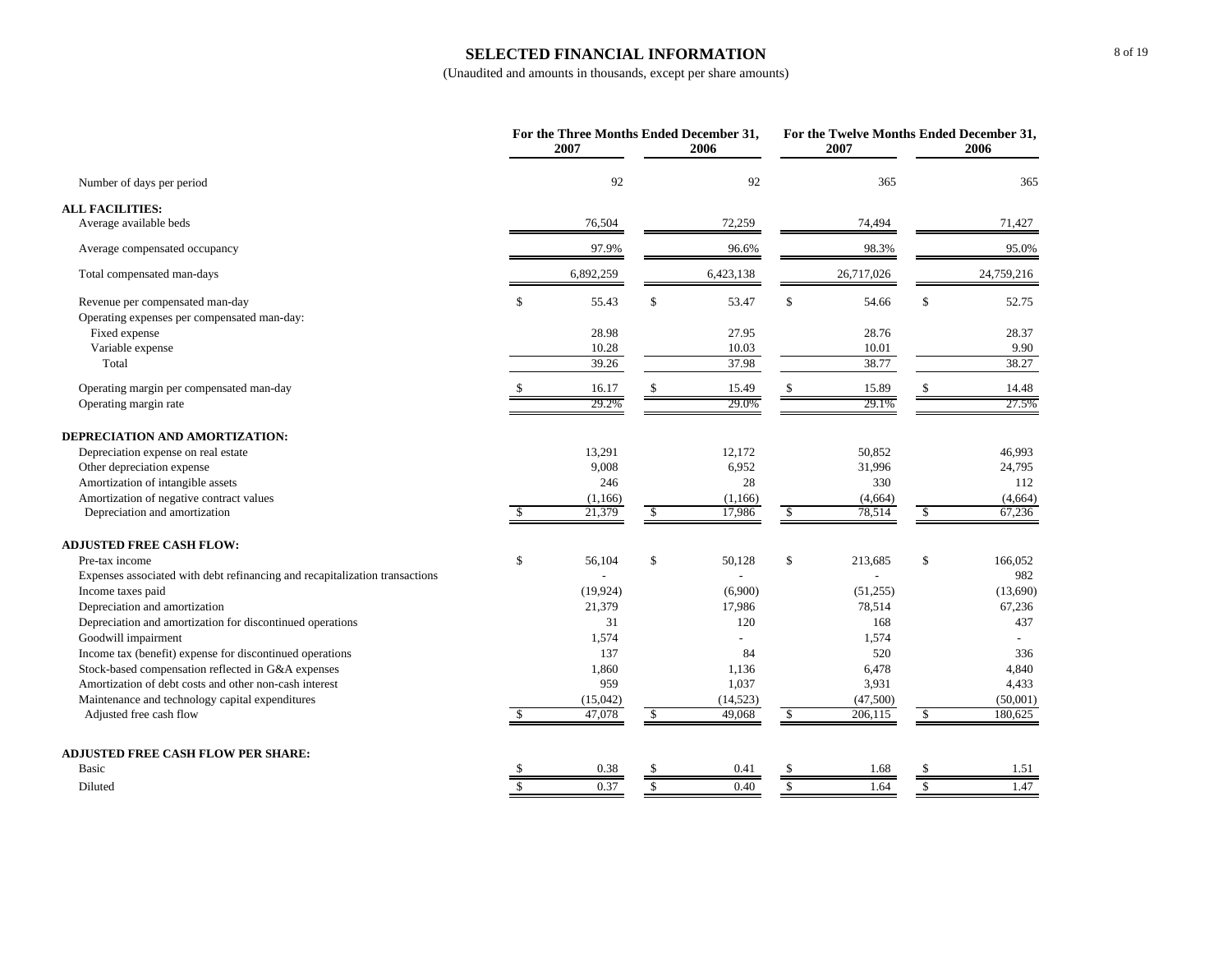#### **SELECTED FINANCIAL INFORMATION**

|                                                                                |               | 2007      |               | For the Three Months Ended December 31,<br>2006 |                        | For the Twelve Months Ended December 31,<br>2007 |    | 2006       |
|--------------------------------------------------------------------------------|---------------|-----------|---------------|-------------------------------------------------|------------------------|--------------------------------------------------|----|------------|
| <b>MANAGED ONLY FACILITIES:</b>                                                |               |           |               |                                                 |                        |                                                  |    |            |
| Management revenue                                                             | \$            | 93,034    | $\mathbb{S}$  | 88.095                                          | \$                     | 362,407                                          | \$ | 345,507    |
| Operating expenses:                                                            |               |           |               |                                                 |                        |                                                  |    |            |
| Fixed expense                                                                  |               | 59,927    |               | 55,361                                          |                        | 232,016                                          |    | 218,917    |
| Variable expense                                                               |               | 21,247    |               | 19,308                                          |                        | 79,643                                           |    | 75,873     |
| Total                                                                          |               | 81,174    |               | 74,669                                          |                        | 311,659                                          |    | 294,790    |
| Contribution                                                                   | <sup>\$</sup> | 11,860    | $\sqrt{2}$    | 13,426                                          | $\sqrt{\frac{2}{3}}$   | 50,748                                           | \$ | 50,717     |
| Average available beds                                                         |               | 26,622    |               | 25,578                                          |                        | 26,202                                           |    | 25,483     |
| Average compensated occupancy                                                  |               | 97.3%     |               | 97.8%                                           |                        | 97.6%                                            |    | 97.0%      |
| Total compensated man-days                                                     |               | 2,382,463 |               | 2,300,372                                       |                        | 9,333,824                                        |    | 9,020,558  |
| Revenue per compensated man-day<br>Operating expenses per compensated man-day: | \$            | 39.05     | $\mathbb{S}$  | 38.30                                           | \$                     | 38.83                                            | \$ | 38.30      |
| Fixed expense                                                                  |               | 25.15     |               | 24.07                                           |                        | 24.86                                            |    | 24.27      |
| Variable expense                                                               |               | 8.92      |               | 8.39                                            |                        | 8.53                                             |    | 8.41       |
| Total                                                                          |               | 34.07     |               | 32.46                                           |                        | 33.39                                            |    | 32.68      |
| Operating margin per compensated man-day                                       |               | 4.98      | \$            | 5.84                                            | \$                     | 5.44                                             | S  | 5.62       |
| Operating margin rate                                                          |               | 12.8%     |               | 15.2%                                           |                        | 14.0%                                            |    | 14.7%      |
| <b>OWNED AND MANAGED FACILITIES:</b>                                           |               |           |               |                                                 |                        |                                                  |    |            |
| Management revenue                                                             | \$            | 289,001   | $\mathbb{S}$  | 255,352                                         | \$                     | 1,097,948                                        | \$ | 960,543    |
| Operating expenses:                                                            |               |           |               |                                                 |                        |                                                  |    |            |
| Fixed expense                                                                  |               | 139,786   |               | 124,148                                         |                        | 536,320                                          |    | 483,505    |
| Variable expense                                                               |               | 49,579    |               | 45,093                                          |                        | 187.675                                          |    | 169,235    |
| Total                                                                          |               | 189,365   |               | 169,241                                         |                        | 723,995                                          |    | 652,740    |
| Contribution                                                                   | <sup>\$</sup> | 99,636    | $\mathcal{S}$ | 86,111                                          | $\sqrt{s}$             | 373,953                                          | \$ | 307,803    |
| Average available beds                                                         |               | 49,882    |               | 46,681                                          |                        | 48,292                                           |    | 45,944     |
| Average compensated occupancy                                                  |               | 98.3%     |               | 96.0%                                           |                        | 98.6%                                            |    | 93.9%      |
| Total compensated man-days                                                     |               | 4,509,796 |               | 4,122,766                                       |                        | 17,383,202                                       |    | 15,738,658 |
| Revenue per compensated man-day                                                | \$            | 64.08     | \$            | 61.94                                           | \$                     | 63.16                                            | \$ | 61.03      |
| Operating expenses per compensated man-day:                                    |               |           |               |                                                 |                        |                                                  |    |            |
| Fixed                                                                          |               | 31.00     |               | 30.11                                           |                        | 30.85                                            |    | 30.72      |
| Variable                                                                       |               | 10.99     |               | 10.94                                           |                        | 10.80                                            |    | 10.75      |
| Total                                                                          |               | 41.99     |               | 41.05                                           |                        | 41.65                                            |    | 41.47      |
| Operating margin per compensated man-day                                       |               | 22.09     | $\mathbb{S}$  | 20.89                                           | $\mathbf{\mathcal{S}}$ | 21.51                                            | \$ | 19.56      |
| Operating margin rate                                                          |               | 34.5%     |               | 33.7%                                           |                        | 34.1%                                            |    | 32.1%      |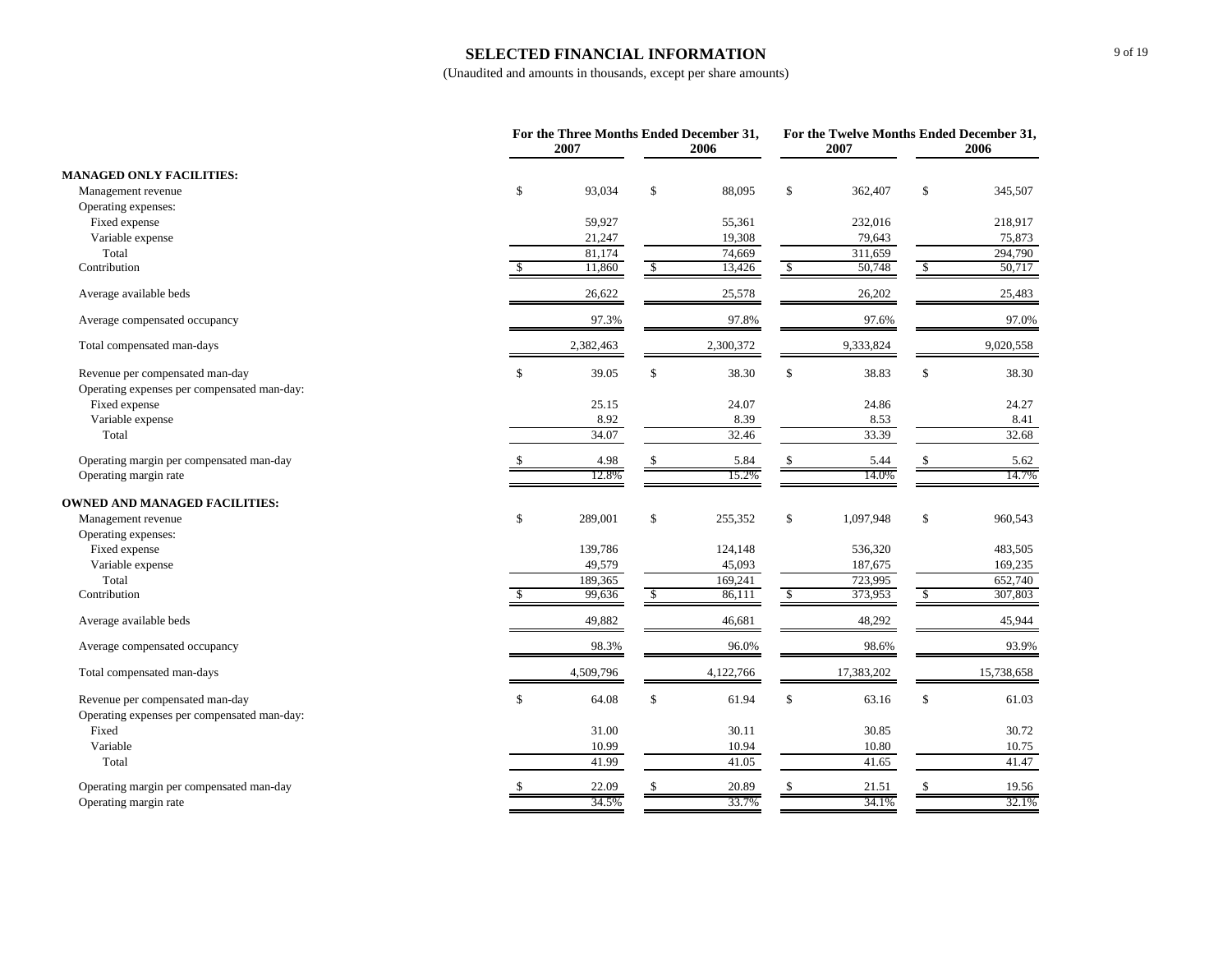#### **ANALYSIS OF OUTSTANDING DEBT**

(Unaudited and amounts in thousands)

|                                  | Outstanding<br><b>Balance</b><br><b>12/31/2006</b> | Outstanding<br><b>Balance</b><br>12/31/2007 | <b>Stated</b><br><b>Interest</b><br>Rate | <b>Effective</b><br><b>Interest</b><br>Rate | 1) | <b>Maturity</b><br>Date | Callable/<br>Redeemable                                                                                                                                                                                     |
|----------------------------------|----------------------------------------------------|---------------------------------------------|------------------------------------------|---------------------------------------------|----|-------------------------|-------------------------------------------------------------------------------------------------------------------------------------------------------------------------------------------------------------|
| <b>Fixed Rate:</b>               |                                                    |                                             |                                          |                                             |    |                         |                                                                                                                                                                                                             |
| \$250.0 Million Senior Notes     | 250,000                                            | 250,000                                     | 7.50%                                    | 7.87%                                       |    | May 2011                | On or prior to May 1, 2006, 35% redeemable at 107.5% with proceeds<br>from equity offerings; on or after May 1, 2007, 100% redeemable at<br>various premium prices until May 1, 2009 at par                 |
| \$200.0 Million Senior Notes     | 201,258                                            | 200,967                                     | 7.50%                                    | 7.65%                                       |    | May 2011                | On or prior to May 1, 2006, 35% redeemable at 107.5% with proceeds<br>from equity offerings; on or after May 1, 2007, 100% redeemable at<br>various premium prices until May 1, 2009 at par                 |
| \$375.0 Million Senior Notes     | 375,000                                            | 375,000                                     | 6.25%                                    | 6.50%                                       |    | March 2013              | On or prior to March 15, 2008, 35% redeemable at 106.25% with<br>proceeds from equity offerings; on or after March 15, 2009, 100%<br>redeemable at various premium prices until March 15, 2011 at par       |
| \$150.0 Million Senior Notes     | 150,000                                            | 150,000                                     | 6.75%                                    | 6.99%                                       |    | January 2014            | On or prior to January 31, 2009, 35% redeemable at 106.75% with<br>proceeds from equity offerings; on or after January 31, 2010, 100%<br>redeemable at various premium prices until January 31, 2012 at par |
| <b>Total Fixed Rate Debt</b>     | 976,258                                            | 975,967                                     |                                          |                                             |    |                         |                                                                                                                                                                                                             |
| <b>Floating Rate:</b>            |                                                    |                                             |                                          |                                             |    |                         |                                                                                                                                                                                                             |
| <b>Revolving Credit Facility</b> |                                                    |                                             | 0.00%                                    | $0.00\%$                                    | 2) | December 2012           |                                                                                                                                                                                                             |
| <b>Grand Total Debt</b>          | 976,258                                            | 975,967                                     | 7.02%                                    | 7.31%                                       |    | 4.46                    | 3)                                                                                                                                                                                                          |

<sup>1)</sup> Includes amortization of debt issuance costs, net of debt premiums.

<sup>2)</sup> The Company has \$34.9 million of letters of credit outstanding under a sub-facility, which effectively reduces the Company's borrowing capacity under the Revolving Credit Facility to \$415.1 million. The Revolving Cred bears interest at LIBOR plus a margin of 0.75%. The stated and effective interest rates are zero on the Revolving Credit Facility as there are currently no amounts outstanding.

<sup>3)</sup> Represents the weighted average debt maturity in years.

#### *Debt Maturity Schedule:*

| <b>Total Debt</b><br><b>Maturing</b> | % of Debt<br><b>Maturing</b> | % of Debt<br><b>Maturing</b> |
|--------------------------------------|------------------------------|------------------------------|
| 290                                  | 0.03%                        | 0.03%                        |
| 290                                  | 0.03%                        | 0.06%                        |
| 290                                  | 0.03%                        | 0.09%                        |
| 450,097                              | 46.12%                       | 46.21%                       |
|                                      | $0.00\%$                     | 46.21%                       |
| 525,000                              | 53.79%                       | 100.00%                      |
| \$<br>975,967                        | 100.00%                      |                              |
|                                      |                              |                              |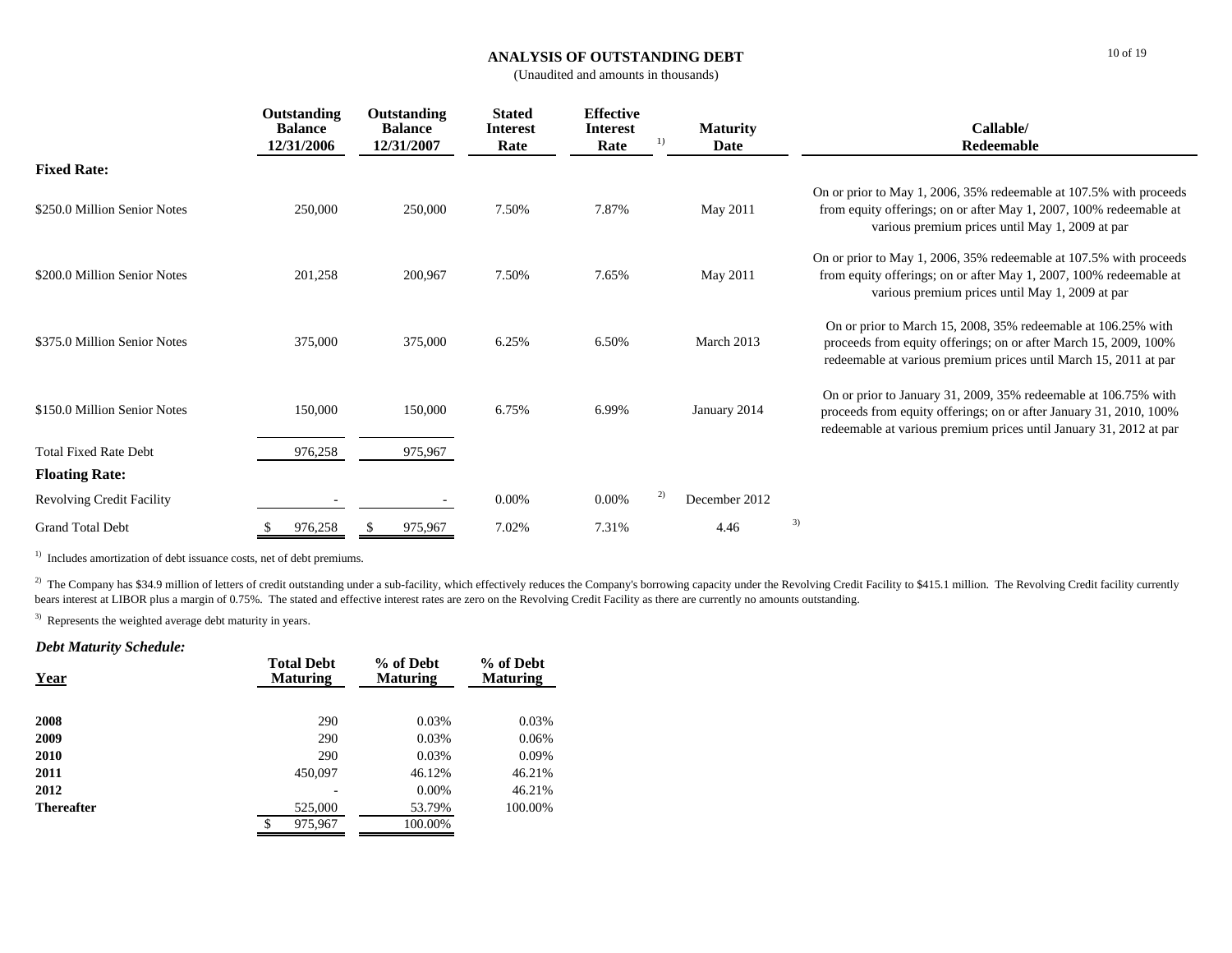### **SELECTED OPERATING RATIOS**

### (Unaudited and amounts in thousands, except per share amounts)

|                                                                                                    | For the Three Months Ended<br>December 31, |         |              | <b>For the Twelve Months Ended</b><br>December 31, |               |          |               |         |
|----------------------------------------------------------------------------------------------------|--------------------------------------------|---------|--------------|----------------------------------------------------|---------------|----------|---------------|---------|
|                                                                                                    | 2007                                       |         |              | 2006                                               |               | 2007     |               | 2006    |
| <b>COVERAGE RATIOS:</b>                                                                            |                                            |         |              |                                                    |               |          |               |         |
| Interest coverage ratio (Adjusted EBITDA/Interest incurred) (x)                                    |                                            | 5.4     |              | 4.8                                                |               | 5.1      |               | 4.3     |
| Fixed charge coverage ratio (Adjusted EBITDA/(Interest incurred $+$ Scheduled prin pmts)) (x)      |                                            | 5.4     |              | 4.8                                                |               | 5.1      |               | 4.3     |
| Senior debt coverage ratio (Senior debt/Annualized Adjusted EBITDA) (x)                            |                                            | 2.7     |              | 3.0                                                |               | 2.8      |               | 3.3     |
| Total debt coverage ratio (Total debt/Annualized Adjusted EBITDA) (x)                              |                                            | 2.7     |              | 3.0                                                |               | 2.8      |               | 3.3     |
| Accounts receivable turnover (Annualized revenues/Accounts receivable) (x)                         |                                            | 6.4     |              | 5.8                                                |               | 6.1      |               | 5.6     |
| <b>DEBT/EQUITY RATIOS:</b>                                                                         |                                            |         |              |                                                    |               |          |               |         |
| Total debt/Total market capitalization                                                             |                                            | 21.0%   |              | 26.1%                                              |               | 21.0%    |               | 26.1%   |
| Total debt/Equity market capitalization                                                            |                                            | 26.6%   |              | 35.4%                                              |               | 26.6%    |               | 35.4%   |
| Total debt/Book equity capitalization                                                              |                                            | 79.9%   |              | 93.0%                                              |               | 79.9%    |               | 93.0%   |
| Total debt/Gross book value of real estate assets                                                  |                                            | 37.3%   |              | 43.4%                                              |               | 37.3%    |               | 43.4%   |
| <b>RETURN ON INVESTMENT RATIOS:</b>                                                                |                                            |         |              |                                                    |               |          |               |         |
| Annualized return on operating real estate investments                                             |                                            |         |              |                                                    |               |          |               |         |
| (Annualized Adjusted EBITDA/Average operating real estate investments (undepreciated book value)*) |                                            | 14.5%   |              | 14.8%                                              |               | 14.3%    |               | 13.5%   |
| Annualized return on total assets                                                                  |                                            |         |              |                                                    |               |          |               |         |
| (Annualized Adjusted EBITDA/Average total assets (undepreciated book value)*)                      |                                            | 12.4%   |              | 12.4%                                              |               | 12.2%    |               | 11.4%   |
| <b>OVERHEAD RATIOS:</b>                                                                            |                                            |         |              |                                                    |               |          |               |         |
| Annualized general & administrative expenses/Average total assets (undepreciated book value)*      |                                            | 2.7%    |              | 2.5%                                               |               | 2.6%     |               | 2.5%    |
| General & administrative expenses/Total revenues                                                   |                                            | 5.2%    |              | 4.9%                                               |               | 5.0%     |               | 4.8%    |
| <b>INTEREST EXPENSE, NET:</b>                                                                      |                                            |         |              |                                                    |               |          |               |         |
| Interest income from continuing operations                                                         | $\mathbb S$                                | (2,283) | $\mathbb{S}$ | (2,590)                                            | \$            | (10,772) | <sup>\$</sup> | (9,137) |
| Interest incurred                                                                                  |                                            | 17,087  |              | 17,057                                             |               | 68,230   |               | 68,145  |
| Amortization of debt costs and other non-cash interest                                             |                                            | 959     |              | 1,037                                              |               | 3,931    |               | 4,433   |
| Capitalized interest                                                                               |                                            | (2,825) |              | (1,224)                                            |               | (7,613)  |               | (4,658) |
| Interest expense, net                                                                              | -S                                         | 12,938  | \$           | 14,280                                             | \$            | 53,776   | -S            | 58,783  |
| <b>EBITDA CALCULATION:</b>                                                                         |                                            |         |              |                                                    |               |          |               |         |
| Net income                                                                                         | \$                                         | 34,946  | $\mathbb{S}$ | 32,152                                             | \$            | 133,373  | $\mathbb{S}$  | 105,239 |
| Interest expense, net                                                                              |                                            | 12,938  |              | 14,280                                             |               | 53,776   |               | 58,783  |
| Depreciation and amortization                                                                      |                                            | 21,379  |              | 17,986                                             |               | 78,514   |               | 67,236  |
| Income tax (benefit) expense                                                                       |                                            | 21,158  |              | 17,976                                             |               | 80,312   |               | 60,813  |
| Goodwill impairment                                                                                |                                            | 1,574   |              |                                                    |               | 1,574    |               |         |
| (Income) loss from discontinued operations, net of taxes                                           |                                            | (226)   |              | (150)                                              |               | (858)    |               | (578)   |
| <b>EBITDA</b>                                                                                      |                                            | 91,769  |              | 82,244                                             |               | 346,691  |               | 291,493 |
| Expenses associated with debt refinancing and recapitalization transactions                        |                                            |         |              |                                                    |               |          |               | 982     |
| <b>ADJUSTED EBITDA</b>                                                                             |                                            | 91,769  | \$           | 82,244                                             | <sup>\$</sup> | 346,691  | \$            | 292,475 |

*\*Calculated as a simple average (beginning of period plus end of period divided by 2)*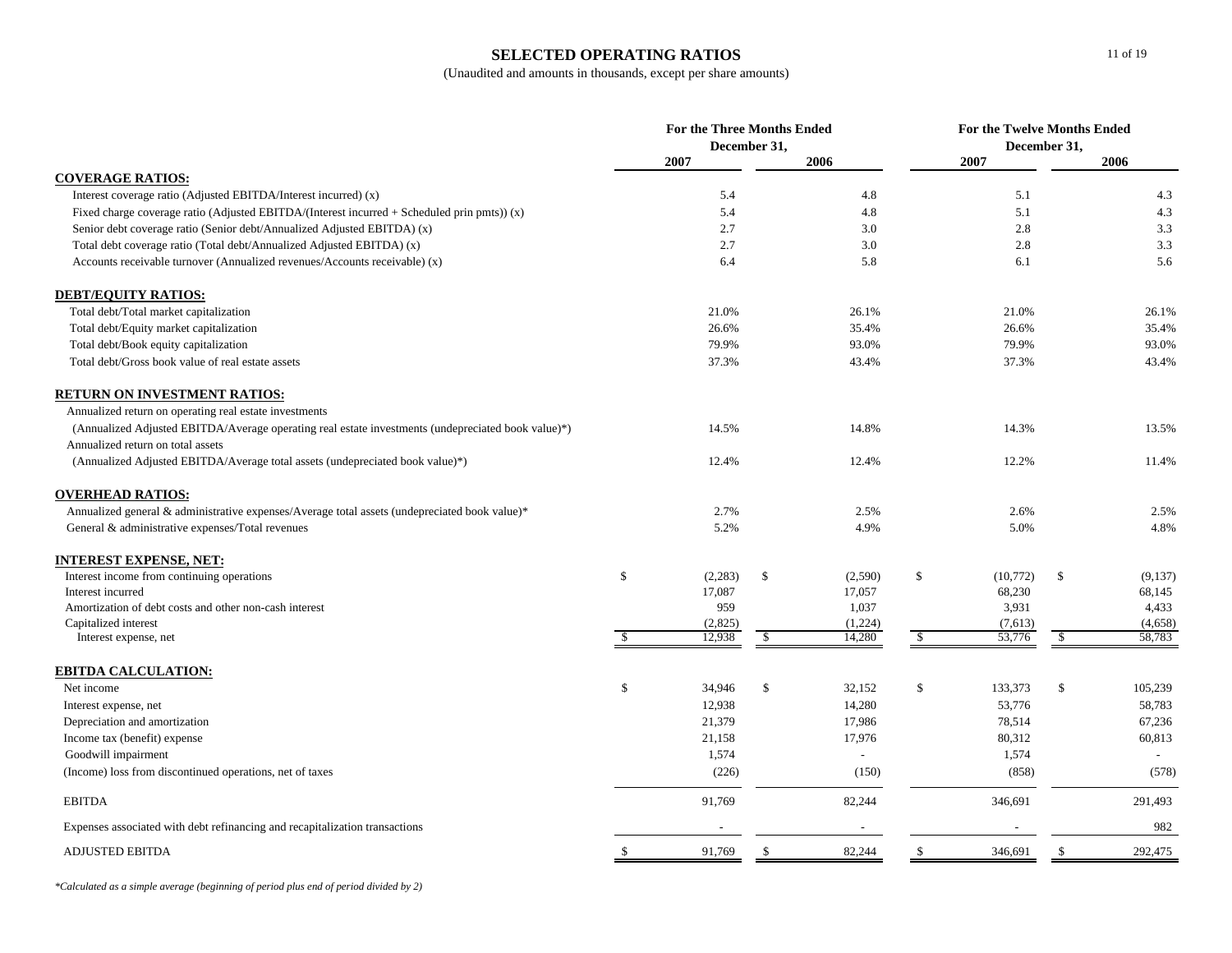| <b>Facility Name</b>                                               | <b>Year Constructed</b><br>(A) | <b>Primary Customer</b> | <b>Design</b><br>Capacity (B) | Security<br>Level  | <b>Facility Type</b><br>(C) | <b>Term</b> | <b>Remaining</b><br><b>Renewal Options</b><br>(D) | Compensated<br>Occupancy % for<br>the Quarter ended<br>12/31/07 |
|--------------------------------------------------------------------|--------------------------------|-------------------------|-------------------------------|--------------------|-----------------------------|-------------|---------------------------------------------------|-----------------------------------------------------------------|
| <b>Owned and Managed Facilities:</b>                               |                                |                         |                               |                    |                             |             |                                                   |                                                                 |
| Central Arizona Detention Center<br>Florence, Arizona              | 1994, 1998                     | <b>USMS</b>             | 2,304                         | Multi              | Detention                   | $May-08$    |                                                   | 139.94%                                                         |
| Eloy Detention Center<br>Eloy, Arizona                             | 1995, 1996                     | ICE                     | 1,500                         | Medium             | Detention                   | Indefinite  |                                                   | 96.72%                                                          |
| Florence Correctional Center<br>Florence, Arizona                  | 1999, 2004                     | <b>USMS</b>             | 1,824                         | Multi              | Correctional                | May-08      |                                                   | 106.56%                                                         |
| Red Rock Correctional Center<br>Eloy, Arizona                      | 2006                           | State of Alaska         | 1,596                         | Medium             | Correctional                | $Jun-08$    | $(6)$ 1 year                                      | 83.12%                                                          |
| Saguaro Correctional Facility<br>Eloy, Arizona                     | 2007                           | State of Hawaii         | 1,896                         | Medium             | Correctional                | Jun-09      | $(1)$ 2 year                                      | 80.20%                                                          |
| California City Correctional Center<br>California City, California | 1999                           | <b>BOP</b>              | 2,304                         | Medium             | Correctional                | Sep-08      | $(2)$ 1 year                                      | 112.23%                                                         |
| San Diego Correctional Facility (E)<br>San Diego, California       | 1999, 2000                     | ICE                     | 1,154                         | Minimum/<br>Medium | Detention                   | $Jun-08$    | $(5)$ 3 year                                      | 103.99%                                                         |
| Bent County Correctional Facility<br>Las Animas, Colorado          | 1992, 1997                     | State of Colorado       | 700                           | Medium             | Correctional                | $Jun-08$    |                                                   | 97.80%                                                          |
| Crowley County Correctional Facility<br>Olney Springs, Colorado    | 1998, 2004                     | State of Colorado       | 1,794                         | Medium             | Correctional                | Jun-08      |                                                   | 87.83%                                                          |
| Huerfano County Correctional Center (F)<br>Walsenburg, Colorado    | 1997                           | State of Colorado       | 752                           | Medium             | Correctional                | Jun-08      |                                                   | 94.44%                                                          |
| Kit Carson Correctional Center<br>Burlington, Colorado             | 1998                           | State of Colorado       | 768                           | Medium             | Correctional                | Jun-08      |                                                   | 98.79%                                                          |
| Coffee Correctional Facility (G)<br>Nicholls, Georgia              | 1998, 1999                     | State of Georgia        | 1,524                         | Medium             | Correctional                | $Jun-08$    | $(21)$ 1 year                                     | 110.77%                                                         |
| McRae Correctional Facility<br>McRae, Georgia                      | 2000, 2002                     | <b>BOP</b>              | 1,524                         | Medium             | Correctional                | $Nov-08$    | $(4)$ 1 year                                      | 111.96%                                                         |
| <b>Stewart Detention Center</b><br>Lumpkin, Georgia                | 2004                           | ICE                     | 1,752                         | Medium             | Correctional                | Indefinite  |                                                   | 88.72%                                                          |
| Wheeler Correctional Facility (G)<br>Alamo, Georgia                | 1998, 1999                     | State of Georgia        | 1,524                         | Medium             | Correctional                | $Jun-08$    | $(21)$ 1 year                                     | 110.21%                                                         |
| <b>Leavenworth Detention Center</b><br>Leavenworth, Kansas         | 1992, 2000, 2004               | <b>USMS</b>             | 767                           | Maximum            | Detention                   | $Dec-11$    | $(3)$ 5 year                                      | 116.65%                                                         |
| Lee Adjustment Center<br>Beattyville, Kentucky                     | 1990                           | State of Vermont        | 816                           | Minimum/<br>Medium | Correctional                | $Jun-09$    | $(2)$ 2 year                                      | 88.52%                                                          |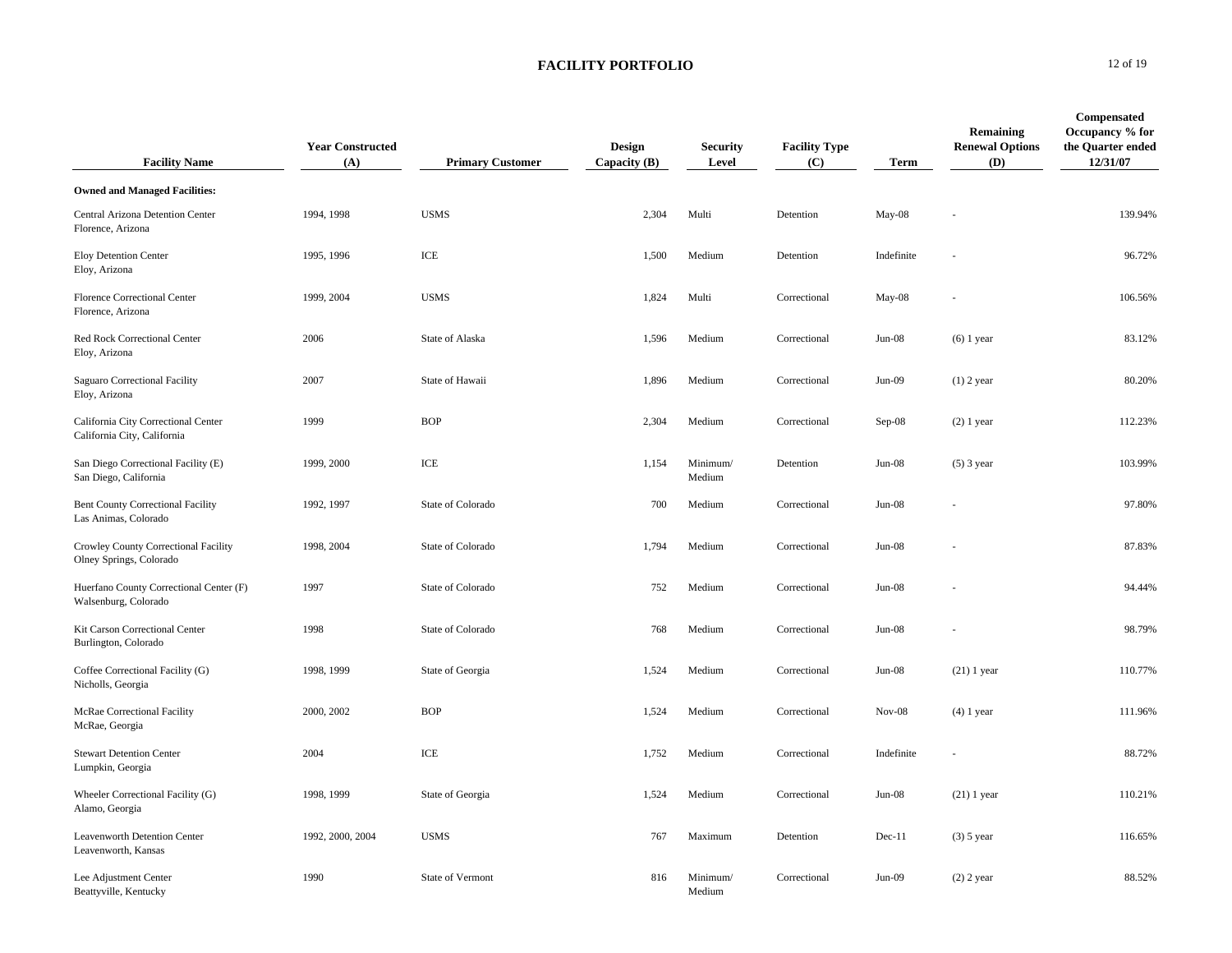| <b>Facility Name</b>                                                   | <b>Year Constructed</b><br>(A) | <b>Primary Customer</b>   | Design<br>Capacity $(B)$ | <b>Security</b><br>Level | <b>Facility Type</b><br>(C) | <b>Term</b> | Remaining<br><b>Renewal Options</b><br>(D) | Compensated<br>Occupancy % for<br>the Quarter ended<br>12/31/07 |
|------------------------------------------------------------------------|--------------------------------|---------------------------|--------------------------|--------------------------|-----------------------------|-------------|--------------------------------------------|-----------------------------------------------------------------|
| Marion Adjustment Center<br>St. Mary, Kentucky                         | 1955, 1988                     | Commonwealth of Kentucky  | 826                      | Minimum                  | Correctional                | Dec-07      | $(3)$ 2 year                               | 99.08%                                                          |
| Otter Creek Correctional Center (H)<br>Wheelwright, Kentucky           | 1993                           | Commonwealth of Kentucky  | 656                      | Minimum/<br>Medium       | Correctional                | Jul-09      | $(3)$ 2 year                               | 98.62%                                                          |
| Prairie Correctional Facility<br>Appleton, Minnesota                   | 1991                           | State of Minnesota        | 1,600                    | Medium                   | Correctional                | Jun-08      | $(4)$ 1 year                               | 102.52%                                                         |
| Tallahatchie County Correctional Facility (I)<br>Tutwiler, Mississippi | 2000, 2007                     | State of California       | 1,824                    | Medium                   | Correctional                | $Jun-11$    | Indefinite                                 | 82.10%                                                          |
| Crossroads Correctional Center (J)<br>Shelby, Montana                  | 1999                           | State of Montana          | 664                      | Multi                    | Correctional                | Aug-07      | $(6)$ 2 year                               | 88.40%                                                          |
| Cibola County Corrections Center<br>Milan, New Mexico                  | 1994, 1999                     | <b>BOP</b>                | 1,129                    | Medium                   | Correctional                | $Sep-08$    | $(2)$ 1 year                               | 99.23%                                                          |
| New Mexico Women's Correctional Facility<br>Grants, New Mexico         | 1989, 2000                     | State of New Mexico       | 596                      | Multi                    | Correctional                | $Jun-09$    |                                            | 97.32%                                                          |
| Torrance County Detention Facility<br>Estancia, New Mexico             | 1990, 1997                     | <b>USMS</b>               | 910                      | Multi                    | Detention                   | Indefinite  |                                            | 81.68%                                                          |
| Northeast Ohio Correctional Center<br>Youngstown, Ohio                 | 1997                           | <b>BOP</b>                | 2,016                    | Medium                   | Correctional                | May-09      | $(3)$ 2 year                               | 91.41%                                                          |
| Cimarron Correctional Facility (K)<br>Cushing, Oklahoma                | 1997                           | State of Oklahoma         | 1,032                    | Medium                   | Correctional                | $Jun-08$    | $(1)$ 1 year                               | 100.30%                                                         |
| Davis Correctional Facility (K)<br>Holdenville, Oklahoma               | 1996                           | State of Oklahoma         | 1,010                    | Medium                   | Correctional                | $Jun-08$    | $(1)$ 1 year                               | 100.98%                                                         |
| Diamondback Correctional Facility<br>Watonga, Oklahoma                 | 1998, 2000                     | State of Arizona          | 2,160                    | Medium                   | Correctional                | $Jun-08$    | $(4)$ 1 year                               | 97.32%                                                          |
| North Fork Correctional Facility<br>Sayre, Oklahoma                    | 1998, 2007                     | State of Colorado         | 2,400                    | Medium                   | Correctional                | $Jun-08$    |                                            | 77.84%                                                          |
| West Tennessee Detention Facility<br>Mason, Tennessee                  | 1990, 1996                     | <b>USMS</b>               | 600                      | Multi                    | Detention                   | Feb-09      |                                            | 98.19%                                                          |
| Shelby Training Center (L)<br>Memphis, Tennessee                       | 1986, 1995                     | Shelby County, TN         | 200                      | Secure                   | Juvenile                    | Apr- $15$   |                                            | 80.90%                                                          |
| Whiteville Correctional Facility (M)<br>Whiteville, Tennessee          | 1998                           | <b>State of Tennessee</b> | 1,536                    | Medium                   | Correctional                | $Sep-08$    | $(2)$ 1 year                               | 96.80%                                                          |
| Bridgeport Pre-Parole Transfer Facility<br>Bridgeport, Texas           | 1989                           | <b>State of Texas</b>     | 200                      | Medium                   | Correctional                | Feb-09      | $(2)$ 1 year                               | 100.00%                                                         |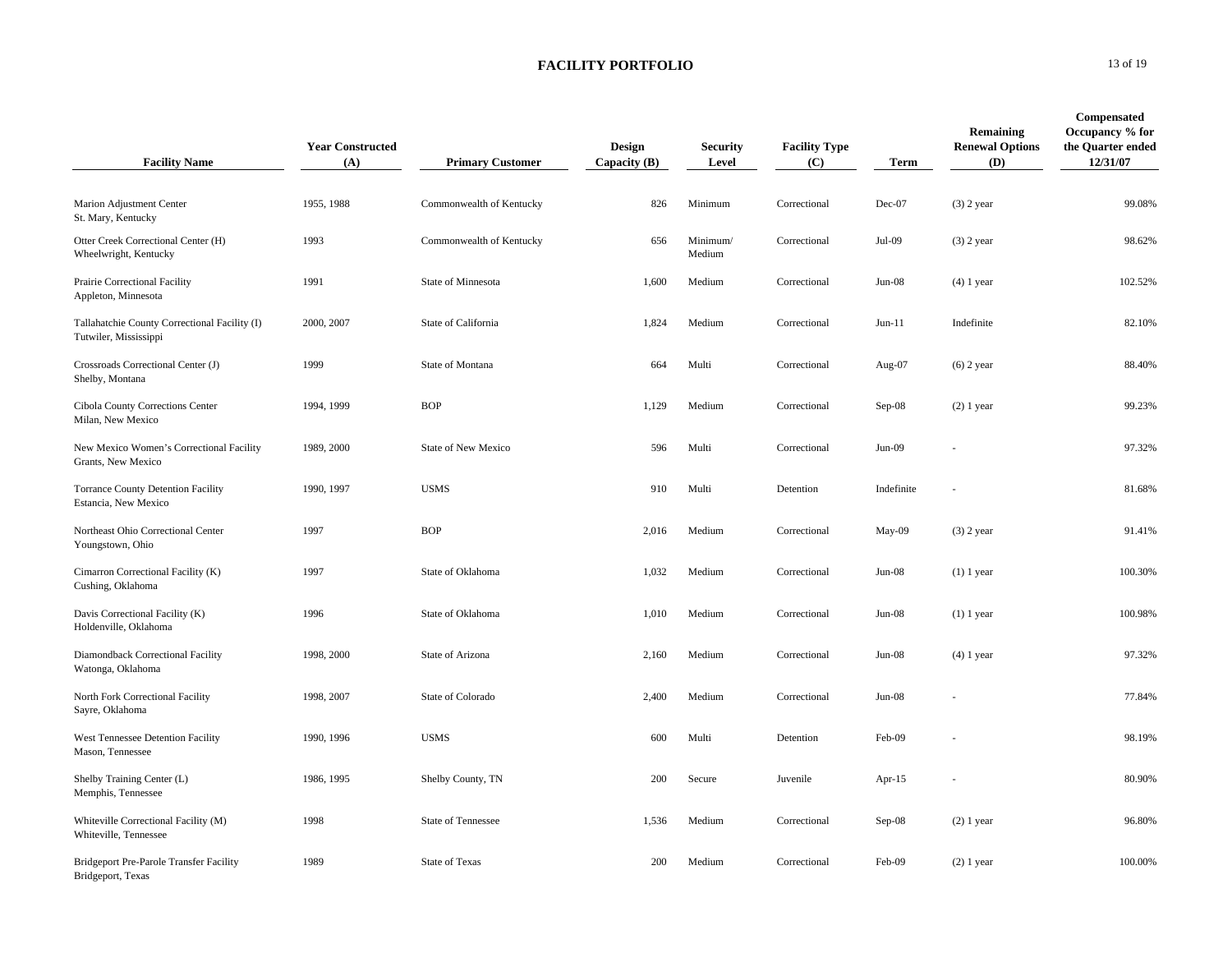| <b>Facility Name</b>                                                                     | <b>Year Constructed</b><br>(A) | <b>Primary Customer</b> | <b>Design</b><br>Capacity (B) | <b>Security</b><br>Level | <b>Facility Type</b><br>(C) | <b>Term</b> | Remaining<br><b>Renewal Options</b><br>(D) | Compensated<br>Occupancy % for<br>the Quarter ended<br>12/31/07 |
|------------------------------------------------------------------------------------------|--------------------------------|-------------------------|-------------------------------|--------------------------|-----------------------------|-------------|--------------------------------------------|-----------------------------------------------------------------|
| <b>Eden Detention Center</b><br>Eden, Texas                                              | 1990                           | <b>BOP</b>              | 1,293                         | Medium                   | Correctional                | Apr- $11$   | $(3)$ 2 year                               | 107.34%                                                         |
| <b>Houston Processing Center</b><br>Houston, Texas                                       | 1984, 2005                     | ICE                     | 905                           | Medium                   | Detention                   | $Sep-08$    |                                            | 97.02%                                                          |
| <b>Laredo Processing Center</b><br>Laredo, Texas                                         | 1985, 1990                     | ICE                     | 258                           | Minimum/<br>Medium       | Detention                   | Indefinite  |                                            | 129.83%                                                         |
| Webb County Detention Center<br>Laredo, Texas                                            | 1998                           | <b>USMS</b>             | 480                           | Medium                   | Detention                   | $Nov-12$    | $(1)$ 5 year                               | 104.29%                                                         |
| Mineral Wells Pre-Parole Transfer Facility<br>Mineral Wells, Texas                       | 1995                           | <b>State of Texas</b>   | 2,103                         | Minimum                  | Correctional                | Feb-09      | $(2)$ 1 year                               | 98.71%                                                          |
| T. Don Hutto Residential Center<br>Taylor, Texas                                         | 1997                           | ICE                     | 512                           | Non-secure               | Detention                   | Indefinite  |                                            | 100.00%                                                         |
| D.C. Correctional Treatment Facility (N)<br>Washington D.C.                              | 1992                           | District of Columbia    | 1,500                         | Medium                   | Detention                   | $Mar-17$    |                                            | 65.36%                                                          |
| Total design capacity for Owned and Managed Facilities (41 Owned and Managed Facilities) |                                |                         | 50,909                        |                          |                             |             |                                            |                                                                 |
| <b>Managed Only Facilities:</b>                                                          |                                |                         |                               |                          |                             |             |                                            |                                                                 |
| <b>Bay Correctional Facility</b><br>Panama City, Florida                                 | N/A                            | State of Florida        | 985                           | Medium                   | Correctional                | $Jun-10$    | Indefinite                                 | 99.91%                                                          |
| Bay County Jail and Annex<br>Panama City, Florida                                        | N/A                            | Bay County, FL          | 1,150                         | Multi                    | Detention                   | Sep-12      | $(1)$ 6 year                               | 77.42%                                                          |
| Citrus County Detention Facility<br>Lecanto, Florida                                     | N/A                            | Citrus County, FL       | 760                           | Multi                    | Detention                   | $Sep-15$    | Indefinite                                 | 92.98%                                                          |
| Gadsden Correctional Institution<br>Quincy, Florida                                      | N/A                            | State of Florida        | 1,520                         | Minimum/<br>Medium       | Correctional                | $Jun-10$    | Indefinite                                 | 99.53%                                                          |
| Hernando County Jail<br>Brooksville, Florida                                             | N/A                            | Hernando County, FL     | 876                           | Multi                    | Detention                   | $Oct-10$    |                                            | 87.80%                                                          |
| Lake City Correctional Facility<br>Lake City, Florida                                    | N/A                            | State of Florida        | 893                           | Secure                   | Correctional                | $Jun-09$    | Indefinite                                 | 99.80%                                                          |
| Idaho Correctional Center<br>Boise, Idaho                                                | N/A                            | State of Idaho          | 1,270                         | Minimum/<br>Medium       | Correctional                | $Jun-09$    |                                            | 114.03%                                                         |
| Marion County Jail<br>Indianapolis, Indiana                                              | N/A                            | Marion County, IN       | 1,030                         | Multi                    | Detention                   | $Dec-17$    | $(10)$ 1 year                              | 100.88%                                                         |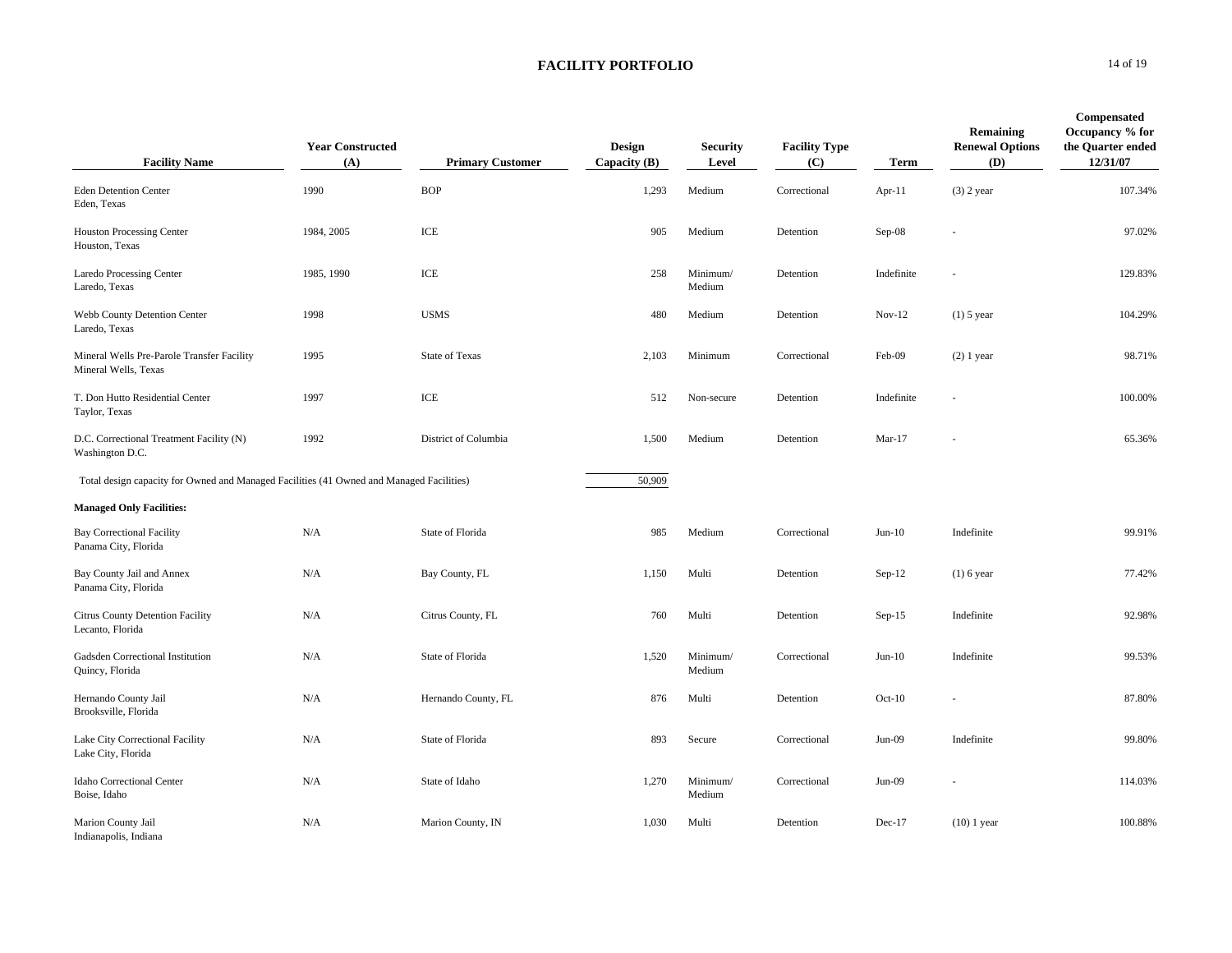| <b>Facility Name</b>                                             | <b>Year Constructed</b><br>(A) | <b>Primary Customer</b>    | Design<br>Capacity (B) | Security<br>Level  | <b>Facility Type</b><br>(C) | Term     | Remaining<br><b>Renewal Options</b><br>(D) | Compensated<br>Occupancy % for<br>the Quarter ended<br>12/31/07 |
|------------------------------------------------------------------|--------------------------------|----------------------------|------------------------|--------------------|-----------------------------|----------|--------------------------------------------|-----------------------------------------------------------------|
| Winn Correctional Center<br>Winnfield, Louisiana                 | N/A                            | State of Louisiana         | 1,538                  | Medium/<br>Maximum | Correctional                | $Sep-08$ |                                            | 98.30%                                                          |
| Delta Correctional Facility<br>Greenwood, Mississippi            | N/A                            | State of Mississippi       | 1,172                  | Minimum/<br>Medium | Correctional                | May-08   | $\sim$                                     | 94.70%                                                          |
| Wilkinson County Correctional Facility<br>Woodville, Mississippi | N/A                            | State of Mississippi       | 1,000                  | Medium             | Correctional                | May-08   | $(2)$ 1 year                               | 99.50%                                                          |
| Elizabeth Detention Center<br>Elizabeth, New Jersey              | N/A                            | ICE                        | 300                    | Minimum            | Detention                   | $Sep-08$ | $(5)$ 3 year                               | 100.75%                                                         |
| Camino Nuevo Correctional Center<br>Albuquerque, New Mexico      | N/A                            | <b>State of New Mexico</b> | 192                    | Multi              | Correctional                | $Mar-10$ | $\sim$                                     | 16.37%                                                          |
| <b>Silverdale Facilities</b><br>Chattanooga, Tennessee           | N/A                            | Hamilton County, TN        | 918                    | Multi              | Detention                   | $Jan-08$ | Indefinite                                 | 92.94%                                                          |
| South Central Correctional Center<br>Clifton, Tennessee          | N/A                            | <b>State of Tennessee</b>  | 1,676                  | Medium             | Correctional                | $Jun-10$ | $(1)$ 2 year                               | 97.19%                                                          |
| Metro-Davidson County Detention Facility<br>Nashville, Tennessee | N/A                            | Davidson County, TN        | 1,092                  | Multi              | Detention                   | $Jul-08$ | $\overline{a}$                             | 99.84%                                                          |
| Hardeman County Correctional Facility<br>Whiteville, Tennessee   | N/A                            | <b>State of Tennessee</b>  | 2,016                  | Medium             | Correctional                | May-09   | $(3)$ 3 year                               | 97.53%                                                          |
| B. M. Moore Correctional Center<br>Overton, Texas                | N/A                            | <b>State of Texas</b>      | 500                    | Minimum/<br>Medium | Correctional                | Jan-09   |                                            | 99.75%                                                          |
| <b>Bartlett State Jail</b><br>Bartlett, Texas                    | N/A                            | <b>State of Texas</b>      | 1,049                  | Minimum/<br>Medium | Correctional                | $Jan-09$ | $(2)$ 1 year                               | 99.53%                                                          |
| Bradshaw State Jail<br>Henderson, Texas                          | N/A                            | <b>State of Texas</b>      | 1,980                  | Minimum/<br>Medium | Correctional                | $Jan-09$ | $(2)$ 1 year                               | 99.20%                                                          |
| Dawson State Jail<br>Dallas, Texas                               | N/A                            | <b>State of Texas</b>      | 2,216                  | Minimum/<br>Medium | Correctional                | $Jan-09$ | $(2)$ 1 year                               | 98.64%                                                          |
| <b>Diboll Correctional Center</b><br>Diboll, Texas               | N/A                            | <b>State of Texas</b>      | 518                    | Minimum/<br>Medium | Correctional                | $Jan-09$ |                                            | 99.90%                                                          |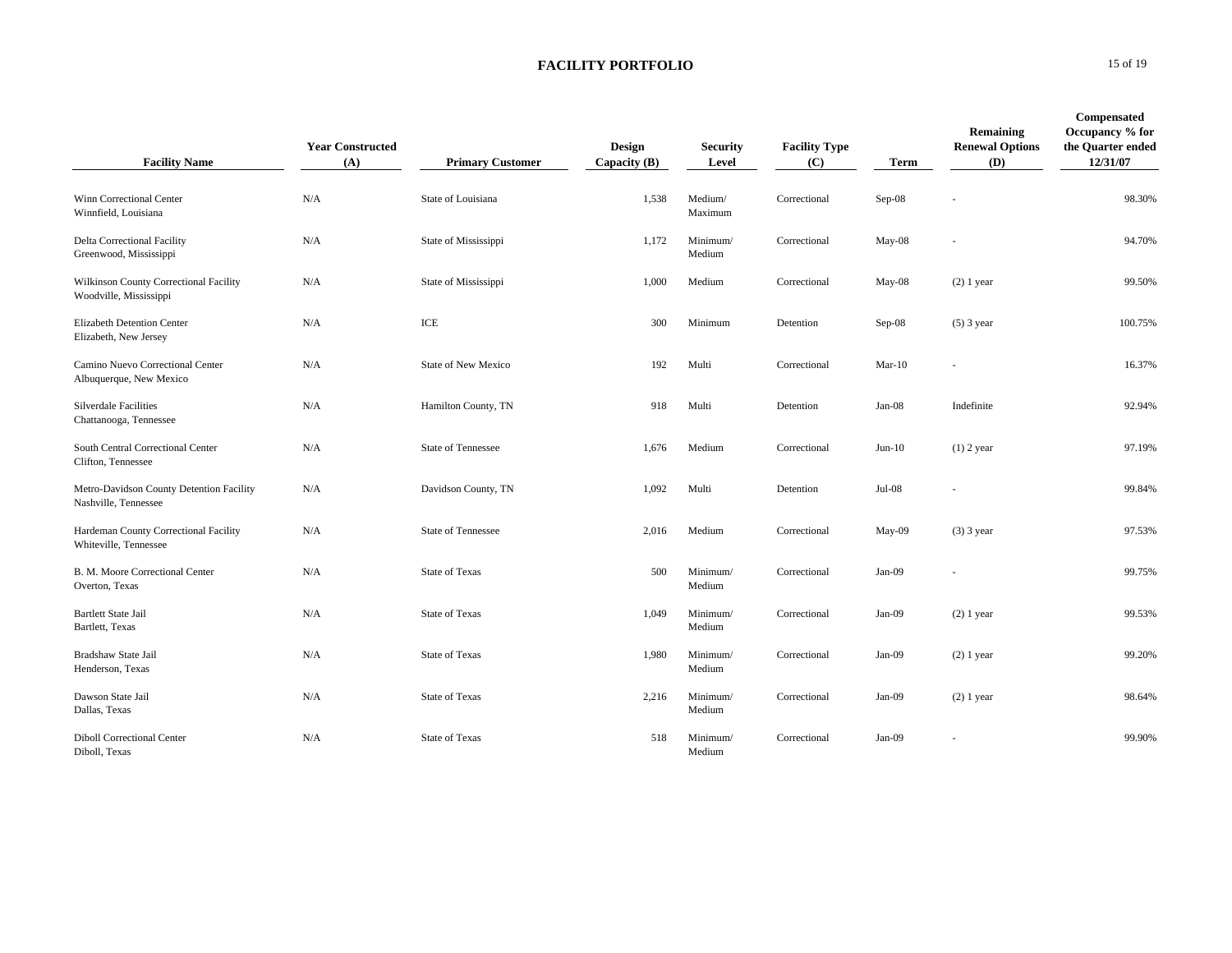| <b>Facility Name</b>                                                           | <b>Year Constructed</b><br>(A) | <b>Primary Customer</b> | <b>Design</b><br>Capacity $(B)$ | <b>Security</b><br>Level | <b>Facility Type</b><br>(C) | Term     | Remaining<br><b>Renewal Options</b><br><b>(D)</b> | Compensated<br>Occupancy % for<br>the Quarter ended<br>12/31/07 |
|--------------------------------------------------------------------------------|--------------------------------|-------------------------|---------------------------------|--------------------------|-----------------------------|----------|---------------------------------------------------|-----------------------------------------------------------------|
| Lindsey State Jail<br>Jacksboro, Texas                                         | N/A                            | <b>State of Texas</b>   | 1,031                           | Minimum/<br>Medium       | Correctional                | $Jan-09$ | $(2)$ 1 year                                      | 99.70%                                                          |
| Willacy State Jail<br>Raymondville, Texas                                      | N/A                            | <b>State of Texas</b>   | 1,069                           | Minimum/<br>Medium       | Correctional                | Jan-09   | $(2)$ 1 year                                      | 97.72%                                                          |
| Total design capacity for Managed Only Facilities (24 Managed Only Facilities) |                                |                         | 26,751                          |                          |                             |          |                                                   |                                                                 |
| Total design capacity for All Facilities as of December 31, 2007               |                                |                         | 77,660                          |                          |                             |          |                                                   |                                                                 |

#### **Expansion and Development Projects:**

| <b>Facility Name</b>                                                   | <b>Estimated</b><br>Completion              | <b>Potential Customer(s)</b>  | <b>Design</b><br>Capacity (B) | Project<br><b>Description</b> |
|------------------------------------------------------------------------|---------------------------------------------|-------------------------------|-------------------------------|-------------------------------|
| <b>Eden Detention Center</b><br>Eden, Texas                            | First quarter 2008                          | <b>BOP</b>                    | 129                           | Expansion of owned facility   |
| Kit Carson Correctional Center<br>Burlington, Colorado                 | First quarter 2008                          | State of Colorado             | 720                           | Expansion of owned facility   |
| <b>Bent County Correctional Facility</b><br>Las Animas, Colorado       | Second quarter 2008                         | State of Colorado             | 720                           | Expansion of owned facility   |
| Leavenworth Detention Center<br>Leavenworth, Kansas                    | Second quarter 2008                         | <b>USMS</b>                   | 266                           | Expansion of owned facility   |
| Tallahatchie County Correctional Facility (I)<br>Tutwiler, Mississippi | Second quarter 2008                         | State of California           | 848                           | Expansion of owned facility   |
| Cimarron Correctional Facility (K)<br>Cushing, Oklahoma                | Third quarter 2008                          | Various states                | 660                           | Expansion of owned facility   |
| Davis Correctional Facility (K)<br>Holdenville, Oklahoma               | Third quarter 2008                          | Various states                | 660                           | Expansion of owned facility   |
| <b>Adams County Correctional Center</b><br>Adams County, Mississippi   | Fourth quarter 2008                         | Federal and/or various states | 1,668                         | New owned facility            |
| La Palma Correctional Center<br>Eloy, Arizona                          | Third quarter 2008 -<br>Second quarter 2009 | State of California           | 3,060                         | New owned facility            |
| Projected design capacity for All Facilities                           |                                             |                               | 86,391                        |                               |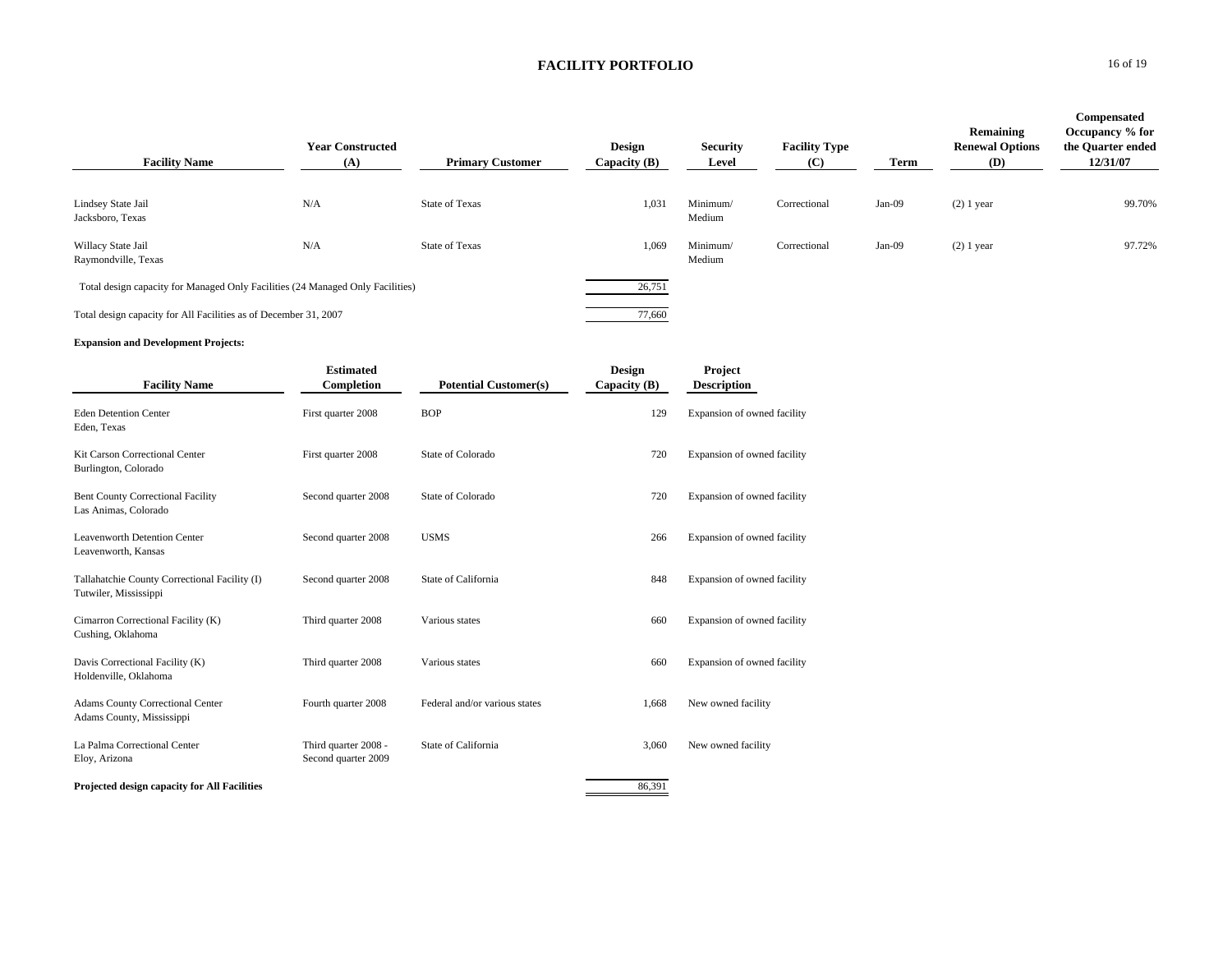| <b>Facility Name</b>                                    | <b>Year Constructed</b><br>(A) | <b>Primary Customer</b>             | Design<br>Capacity (B)   | <b>Security</b><br>Level | <b>Facility Type</b><br>(C) | Term     | Remaining<br><b>Renewal Options</b><br><b>(D)</b> | <b>Compensated</b><br>Occupancy % for<br>the Quarter ended<br>12/31/07 |
|---------------------------------------------------------|--------------------------------|-------------------------------------|--------------------------|--------------------------|-----------------------------|----------|---------------------------------------------------|------------------------------------------------------------------------|
| <b>Leased Facilities:</b>                               |                                |                                     |                          |                          |                             |          |                                                   |                                                                        |
| Leo Chesney Correctional Center<br>Live Oak, California | 1989                           | <b>Cornell Corrections</b>          | 240                      | Minimum                  | Owned/Leased                | $Sep-10$ | $\sim$                                            | N/A                                                                    |
| Queensgate Correctional Facility<br>Cincinnati, Ohio    | 1906                           | Hamilton County, OH                 | 850                      | Medium                   | Owned/Leased                | Mar-09   | $(4)$ 1 year                                      | N/A                                                                    |
| Community Education Partners (O)<br>Houston, Texas      | N/A                            | <b>Community Education Partners</b> | $\overline{\phantom{a}}$ | Non-secure               | Owned/Leased                | $Jun-08$ | $\sim$                                            | N/A                                                                    |

(A) The year constructed represents the initial completion of the facility's construction, as well as significant additions to the facility that occurred at a later date.

(B) Design capacity measures the number of beds, and accordingly, the number of inmates each facility is designed to accommodate. Facilities housing detainees on a short term basis may exceed the original intended design capacity for sentenced inmates due to the lower level of services required by detainees in custody for a brief period. From time to time, we may evaluate the design capacity of our facilities based on the customers using the facilities, and the ability to reconfigure space with minimal capital outlays. We believe design capacity is an appropriate measure for evaluating prison operations, because the revenue generated by each facility is based on a per diem or monthly rate per inmate housed at the facility paid by the corresponding contracting governmental entity.

(C) We manage numerous facilities that have more than a single function (i.e., housing both long-term sentenced adult prisoners and pre-trial detainees). The primary functional categories into which facility types are identified was determined by the relative size of prisoner populations in a particular facility on December 31, 2007. If, for example, a 1,000-bed facility housed 900 adult prisoners with sentences in excess of one year and 100 pre-trial detainees, the primary functional category to which it would be assigned would be that of correction facilities and not detention facilities. It should be understood that the primary functional category to which multi-user facilities are assigned may change from time to time.

(D) Remaining renewal options represents the number of renewals options, if applicable, and the remaining term of each option renewal.

(E) The facility is subject to a ground lease with the County of San Diego whereby the initial lease term is 18 years from the commencement of the contract, as defined. The County has the right to buy out all, or designated portions of, the premises at various times prior to the expiration of the term at a price generally equal to the cost of the premises, or the designated portion of the premises,

less an allowance for the amortization over a 20-year period. Upon expiration of the lease, ownership of the facility automatically reverts to the County of San Diego.

(F) The facility is subject to a purchase option held by Huerfano County which grants Huerfano County the right to purchase the facility upon an early termination of the contract at a price generally equal to the cost of the facility plus 80% of the percentage increase in the Consumer Price Index, cumulated annually.

(G) The facility is subject to a purchase option held by the Georgia Department of Corrections, or GDOC, which grants the GDOC the right to purchase the facility for the lesser of the facility's depreciated book value or fair market value at any time during the term of the contract between us and the GDOC.

(H) The facility is subject to a deed of conveyance with the city of Wheelwright, KY which includes provisions that would allow assumption of ownership by the city of Wheelwright under the following occurrences: (1) we cea operate the facility for more than two years, (2) our failure to maintain at least one employee for a period of sixty consecutive days, or (3) a conversion to a maximum security facility based upon classification by the Ke Corrections Cabinet.

(I) The facility is subject to a purchase option held by the Tallahatchie County Correctional Authority which grants Tallahatchie County Correctional Authority the right to purchase the facility at any time during the contract at a price generally equal to the cost of the premises less an allowance for amortization originally over a 20 year period, and which amortization period was extended through 2050 in connection with an expansion completed during the fourth quarter of 2007.

(J) The State of Montana has an option to purchase the facility generally at any time during the term of the contract with us at fair market value less the sum of a pre-determined portion of per-diem payments made to us by the state of Montana.

(K) The facility is subject to a purchase option held by the Oklahoma Department of Corrections, or ODC, which grants the ODC the right to purchase the facility at its fair market value at any time.

(L) Upon conclusion of the thirty-year lease with Shelby County, Tennessee, the facility will become the property of Shelby County. Prior to such time, if the County terminates the lease without cause, or breaches the lease or the State fails to fund the contract, we may purchase the property for \$150,000. If we terminate the lease without cause, or breach the contract, we will be required to purchase the property for its fair market value as agreed to by the County and us.

(M) The state of Tennessee has the option to purchase the facility in the event of our bankruptcy, or upon an operational breach, as defined, at a price equal to the book value, as defined. (N) The District of Columbia has the right to purchase the facility at any time during the term of the contract at a price generally equal to the present value of the remaining lease payments for the premises. Upon expiration of the lease, ownership of the facility automatically reverts to the District of Columbia.

(O) The alternative educational facility is currently configured to accommodate 900 at-risk juveniles and may be expanded to accommodate a total of 1,400 at-risk juveniles. During November 2007, we accepted an unsolicited purchase offer from Community Education Partners to purchase this facility. During February 2008, at the request of CEP, we agreed to extend the closing date and fix the sale price through June 30, 2008.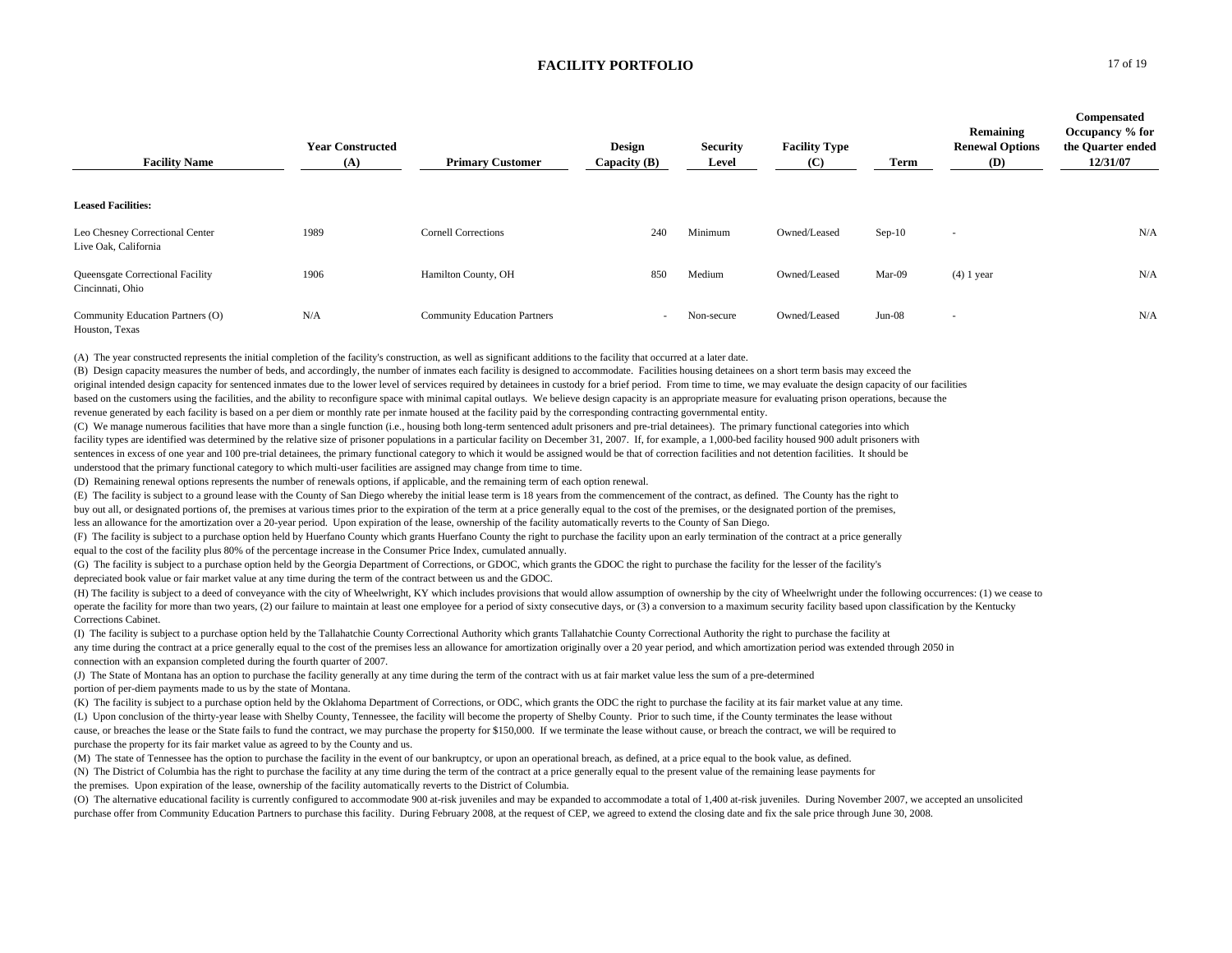#### **DIVERSIFICATION OF REVENUE**

(Unaudited and amounts in thousands)

| <b>Customer</b>                                   | <b>Management Revenue</b><br><b>For the Twelve Months</b><br><b>Ended December 31,</b><br>2007 | <b>Percent of Management</b><br><b>Revenue For the Twelve</b><br><b>Months Ended December 31,</b><br>2007 |  |
|---------------------------------------------------|------------------------------------------------------------------------------------------------|-----------------------------------------------------------------------------------------------------------|--|
| <b>United States Marshals</b>                     | \$<br>210,443                                                                                  | 14.41%                                                                                                    |  |
| United States Immigration and Customs Enforcement | 194,454                                                                                        | 13.32%                                                                                                    |  |
| <b>Bureau of Prisons</b>                          | 189,882                                                                                        | 13.00%                                                                                                    |  |
| Texas                                             | 96,927                                                                                         | 6.64%                                                                                                     |  |
| Colorado                                          | 79,416                                                                                         | 5.44%                                                                                                     |  |
| Tennessee                                         | 75,732                                                                                         | 5.19%                                                                                                     |  |
| Florida                                           | 58,190                                                                                         | 3.98%                                                                                                     |  |
| Georgia                                           | 52,586                                                                                         | 3.60%                                                                                                     |  |
| Hawaii                                            | 40,178                                                                                         | 2.75%                                                                                                     |  |
| Oklahoma                                          | 35,628                                                                                         | 2.44%                                                                                                     |  |
|                                                   | 1,033,436                                                                                      | 70.77%                                                                                                    |  |
| <b>Total Management Revenue</b>                   | 1,460,355                                                                                      | 100.00%                                                                                                   |  |